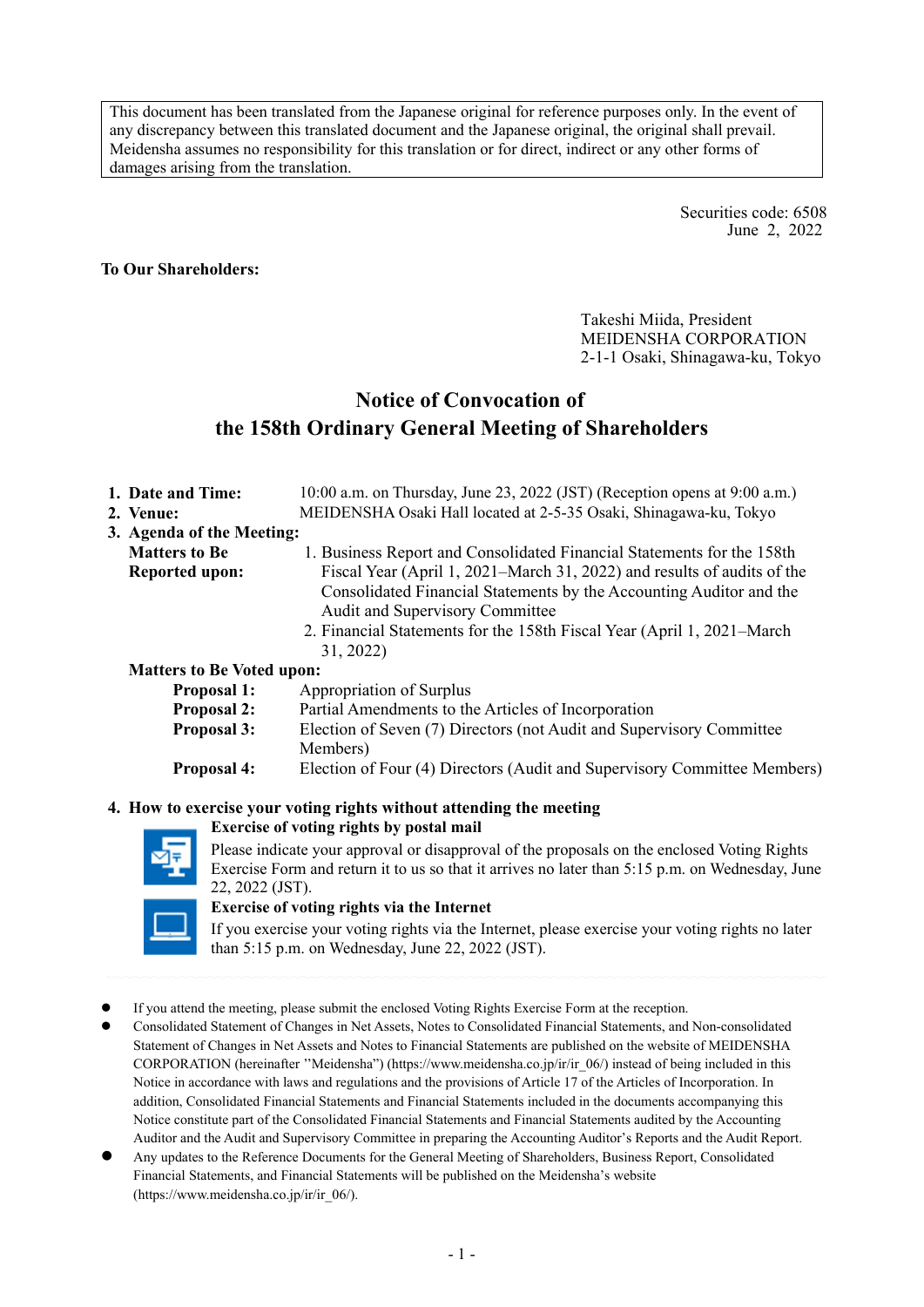# **Reference Documents for the General Meeting of Shareholders**

#### **Proposals and References**

## **Proposal 1:** Appropriation of Surplus

Having considered our business results for the fiscal year under review and future business development, etc., we have decided on the year-end dividend for the 158th fiscal year as follows.

#### **Dividend Policy**

We recognize appropriate profit distribution to shareholders as one of our most important management issues. Our basic policy for profit distribution is to pay out appropriate dividends according to business results as well as increasing shareholders' equity and improve return on equity. In addition, we, as a basic policy, distribute dividends of surplus twice a year as an interim dividend and a year-end dividend.

The decision-making bodies for these dividends of surplus are the general meeting of shareholders for year-end dividends and the Board of Directors for interim dividends.

We effectively appropriate retained earnings to capital investment and research and development for maintaining and improving a competitive market advantage.

- 1. Type of dividend property Cash
- 2. Allotment of dividend property and total amount of dividends **25** yen per share of Meidensha's common stock Total amount: **1,134,222,200** yen Total amount of dividends which include the interim dividend (25 yen per share) for the 158th fiscal year is 50 yen per share.
- 3. Effective date of dividend of surplus June 24, 2022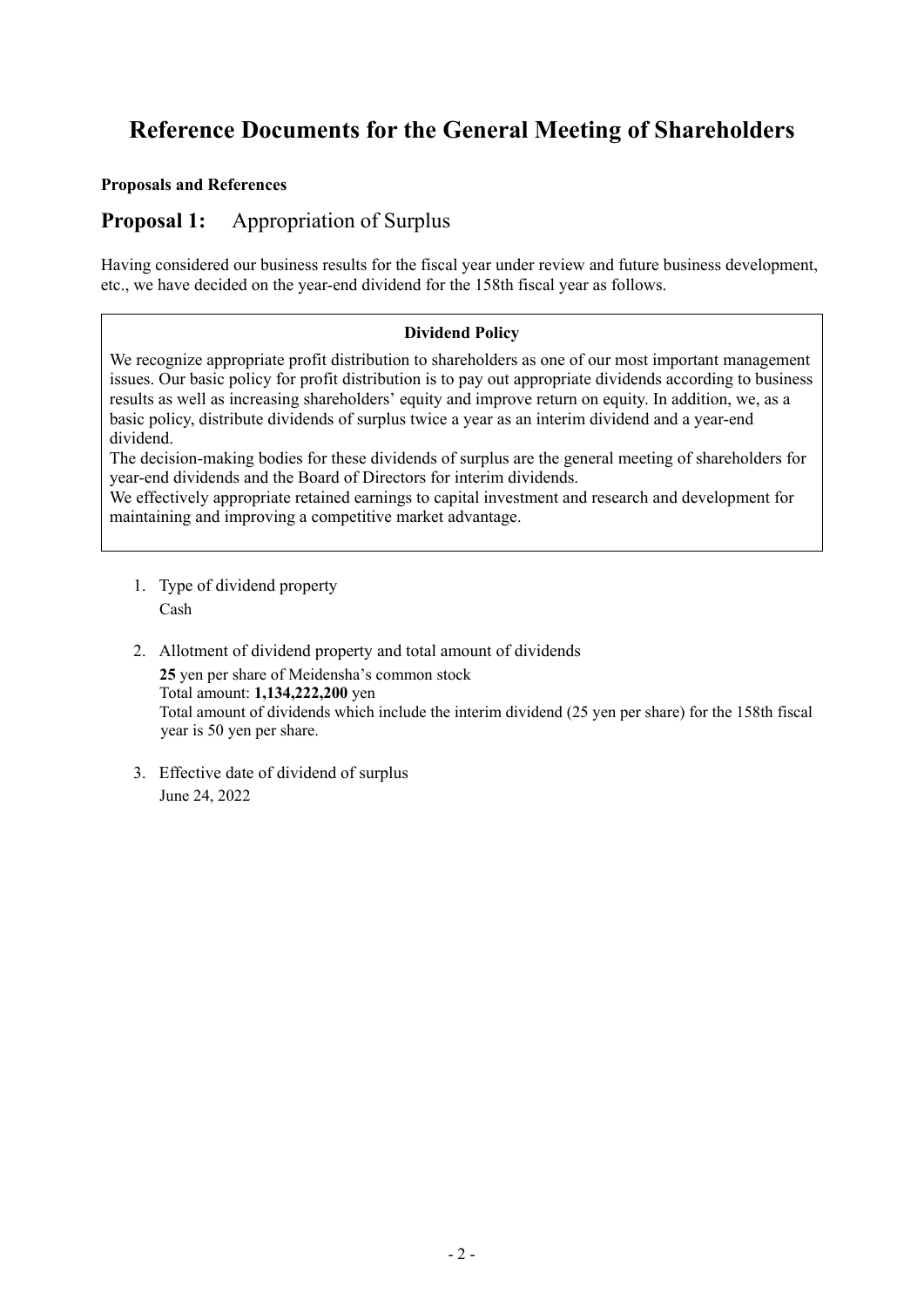# **Proposal 2:** Partial Amendments to the Articles of Incorporation

- 1. Reasons for amendments
- (1) Revision of the structure of officers

Meidensha has adopted an executive officer system for the purpose of separating supervision and execution, and thereby promoting swift decision-making on business execution and clarification of responsibilities. Meidensha transitioned to a company with an Audit and Supervisory Committee in June 2020, and has promoted the further enhancement of discussions of management strategies, etc. at the Board of Directors and the strengthening of the supervisory function of the Board of Directors. As part of the further enhancement of the supervisory function of the Board of Directors and development of a flexible execution system, Meidensha proposes the following amendments to the Articles of Incorporation to better clarify roles and responsibilities of Directors and Executive Officers.

- i. To enhance the legitimacy of election of Executive Officers who are responsible for the flexible execution system, Article 23 of the current Articles of Incorporation will be amended as specified in the proposed amendments so that Executive Officers will be elected by resolution of the Board of Directors pursuant to the Articles of Incorporation.
- ii. In conjunction with the Board of Director's strengthening its functions of strategy development and supervision, only Director and Chairman will serve as Director with title as specified in Article 23 in the proposed amendments and the positions under the execution system will be separately defined under the structure of Executive Officers.
- iii. Article 14 of the current Articles of Incorporation will be amended as specified in the proposed amendments to clarify that President and Executive Officer who represents Executive Officers will concurrently serve as Representative Director and chairman of general meetings of shareholders.
- (2) Introduction of measures for electronic provision of reference documents for general meetings of shareholders, etc.

The amended provisions stipulated in the proviso of Article 1 of the supplementary provisions of the "Act Partially Amending the Companies Act" (Act No. 70 of 2019) will be enforced on September 1, 2022. In order to prepare for the introduction of the system for electronic provision of materials for general meetings of shareholders, we propose that the current Articles of Incorporation be amended as follows.

- i. Article 17 of the current Articles of Incorporation will be amended as specified in the proposed amendments to newly establish provisions prescribing that information contained in reference documents for general meetings of shareholders, etc. shall be provided electronically and that, Meidensha may limit the scope of matters to be included in the paper copy to be sent to shareholders who have requested it.
- ii. In conjunction with the amendments of i. above, Article 17 of the current Articles of Incorporation concerning the internet-based disclosure of reference materials, etc. of the current Articles of Incorporation will no longer be required, and it will hence be deleted.
- iii. In line with the newly establishment and deletion of the provisions set forth in i. and ii. above, Article 2 of the supplementary provisions will be established to specify the effective dates, etc. of the amendments.
- (3) Addition of the purpose of business

Article 2 of the current Articles of Incorporation will be amended as specified in the proposed amendments to clarify the content of business of Meidensha and its subsidiaries and respond to future business development and diversification of their business in line with the current situation of Meidensha's and its subsidiaries' business that promotes "carbon neutrality", the value of Meidensha and its group companies (hereinafter "Meiden Group") provides.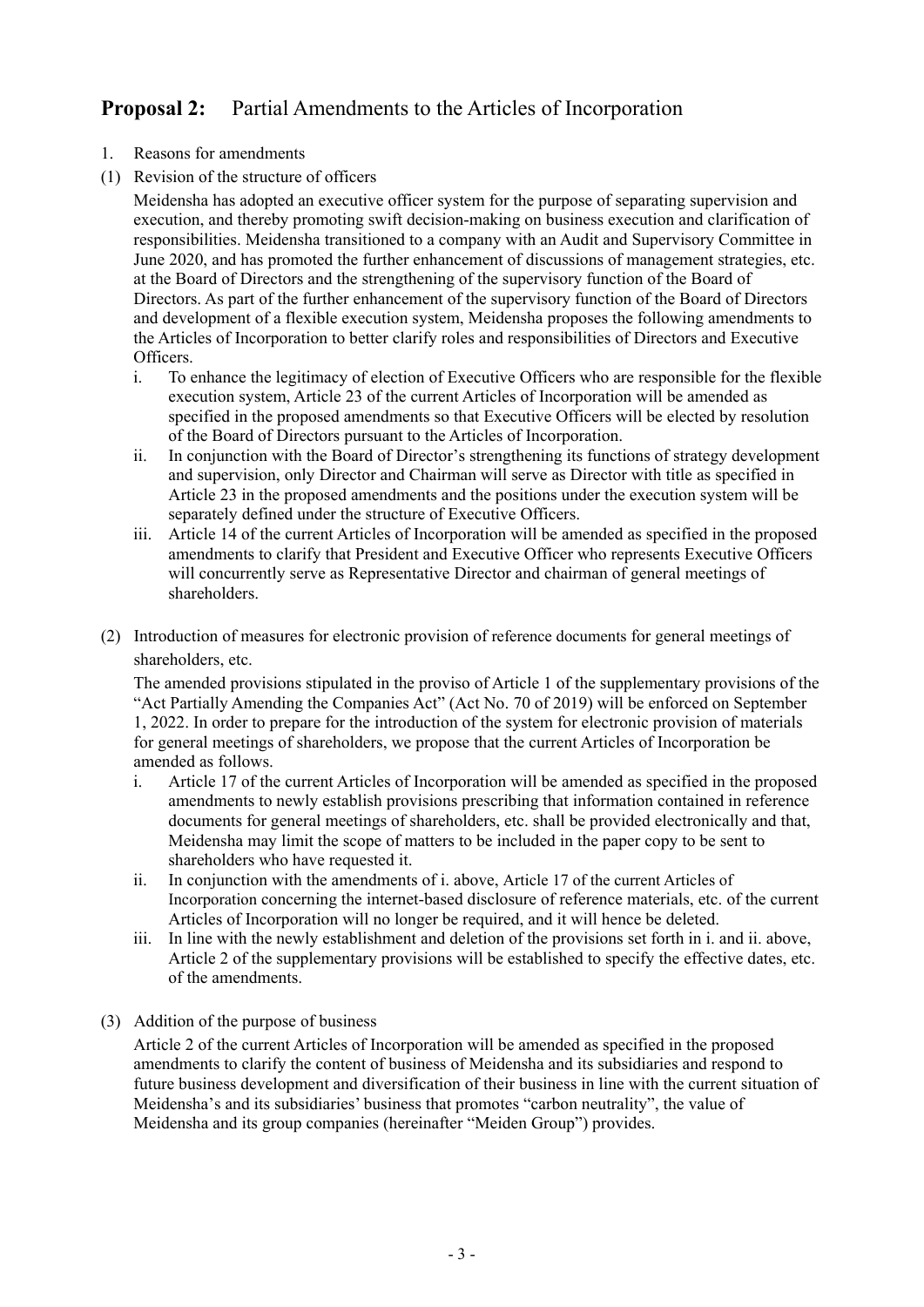(4) Other amendments such as adjustments of wording and article numbers will be made, as required in conjunction with the aforementioned amendments. The amendments to the Articles of Incorporation under this proposal will come into force at the close of this Ordinary General Meeting of Shareholders.

2. Details of amendments

The details of the amendments are as follows.

(Amended parts are underlined.) Current Articles of Incorporation Proposed Amendments CHAPTER I. GENERAL PROVISIONS CHAPTER I. GENERAL PROVISIONS Article 2. (Purpose) Article 2. (Purpose) The purpose of the Company shall be to carry on the following businesses: The purpose of the Company shall be to carry on the following businesses: 1. through 5. (Omitted) 1. through 5. (Unchanged) (Newly established) 6. Power generation, sale, etc. of renewable energy; 6. Purchase, sale, lease, hiring and administration of real estate and designing and contracting of construction work; 7. Purchase, sale, lease, hiring and administration of real estate and designing and contracting of construction work; 7. through 17. (Omitted) 8. through 18. (Article numbers adjusted with the wording unchanged) 18. Any and all businesses relating to any of the foregoing items; and 19. To invest in, guarantee the liability of, participate in the management of, and/or act as a promoter of the business or businesses that are necessary to accomplish the purpose set forth in the foregoing items; and 19. To invest in, guarantee the liability of, participate in the management of, and/or act as a promoter of the business or businesses that are necessary to accomplish the purpose set forth in the foregoing items. 20. Any and all businesses relating to any of the foregoing items. CHAPTER III. GENERAL MEETING OF SHAREHOLDERS CHAPTER III. GENERAL MEETING OF SHAREHOLDERS Article 14. (Chairman) Article 14. (Chairman) The President-and-Director of the Company shall act as chairman of the general meeting of shareholders. In case the President-and-Director is unable to so act, any other director shall act as such chairman in the order as determined in advance by the Board of Directors. The President and Executive Officer who is Director of the Company (hereafter called "President") shall act as chairman of the general meeting of shareholders. In case the President is unable to so act, any other director shall act as such chairman in the order as determined in advance by the Board of Directors. Article 15. through 16. (Omitted) Article 15. through 16. (Unchanged)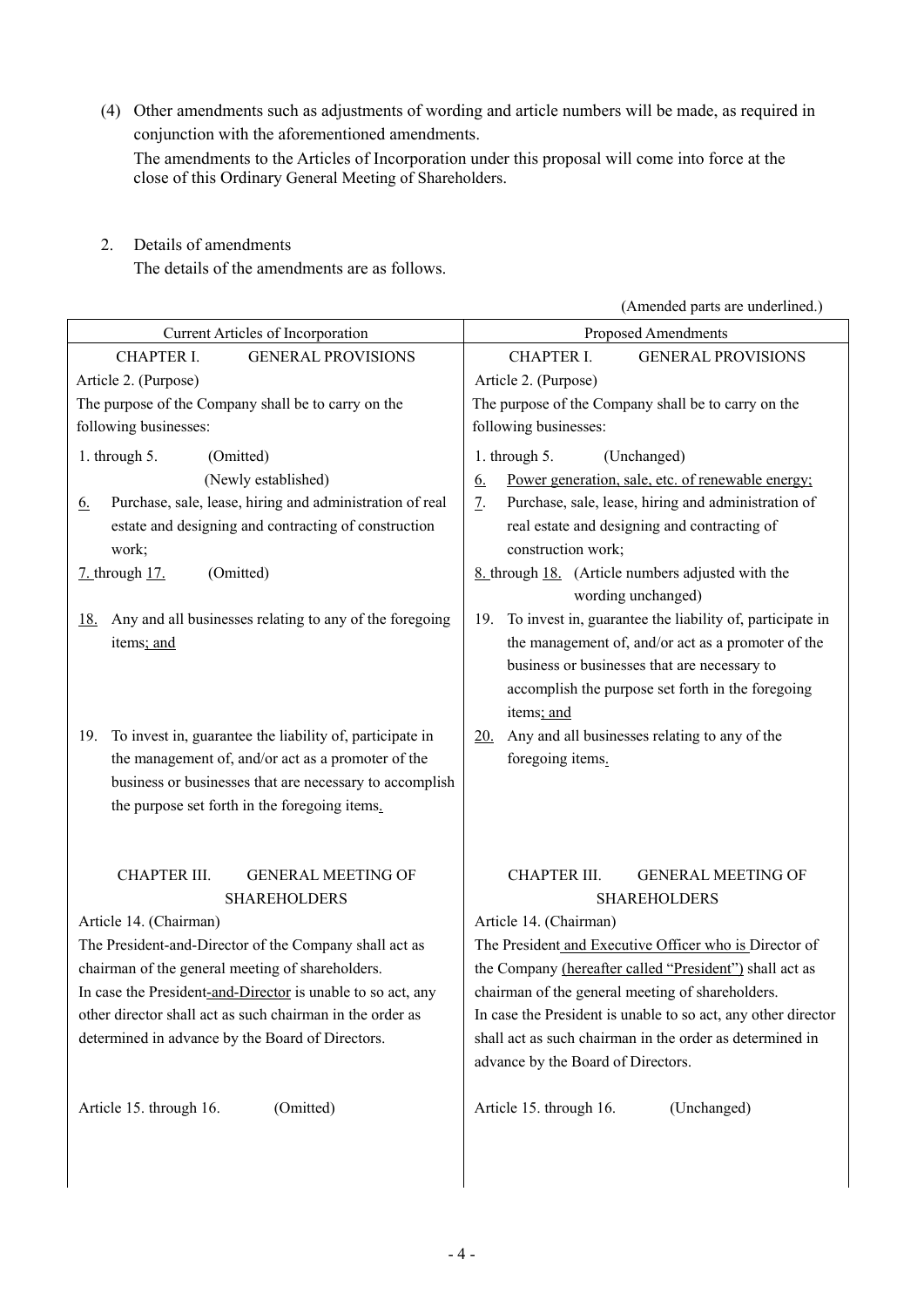| Current Articles of Incorporation                             | Proposed Amendments                                                 |  |  |
|---------------------------------------------------------------|---------------------------------------------------------------------|--|--|
| Article 17. (Internet-based Disclosure of Reference           | Article 17. (Measures for Electronic Provision, Etc.)               |  |  |
| Materials, etc.)                                              |                                                                     |  |  |
| In convening a general meeting of shareholders, the           | The Company shall, when convening a general<br>$\perp$              |  |  |
| Company may deem to have supplied information about           | meeting of shareholders, provide information                        |  |  |
| matters to be stated or indicated in reference materials for  | electronically contained in the reference materials                 |  |  |
| the general meeting of shareholders, financial statements,    | for the general meeting of shareholders, financial                  |  |  |
| consolidated financial statements and business report to the  | statements, consolidated financial statements, and                  |  |  |
| shareholders, by disclosing the information via an Internet-  | business report.                                                    |  |  |
| based method in accordance with the applicable ministerial    | Among the matters to be provided electronically, the<br>$2_{\cdot}$ |  |  |
| ordinances of Ministry of Justice, Japan.                     | Company may choose not to include all or part of                    |  |  |
|                                                               | the matters stipulated in Ordinance of the Ministry                 |  |  |
|                                                               | of Justice in the paper copy to be sent to                          |  |  |
|                                                               | shareholders who have requested it by the record                    |  |  |
|                                                               | date for voting rights.                                             |  |  |
|                                                               |                                                                     |  |  |
|                                                               |                                                                     |  |  |
| <b>CHAPTER IV.</b><br>DIRECTORS AND BOARD OF                  | <b>CHAPTER IV.</b><br>DIRECTORS AND BOARD OF                        |  |  |
| <b>DIRECTORS</b>                                              | <b>DIRECTORS</b>                                                    |  |  |
| Article 23. (Directors with Title)                            | Article 23. (Directors with Title and Executive Officers)           |  |  |
| One each of Director and Chairman and Director and            | One Director and Chairman from the members of directors             |  |  |
| President and a certain number of Director and Executive      | (not Audit and Supervisory Committee Members) may be                |  |  |
| Vice Chairman, Director and Senior Managing Executive         | appointed by a resolution of the Board of Directors.                |  |  |
| Officer and Director and Managing Executive Officer from      | The Board of Directors shall appoint Officers who execute           |  |  |
| the members of directors (excluding Directors who are         | business of the Company (hereinafter called "Executive"             |  |  |
| members of the Audit Committee) may be appointed by a         | Officers") by its resolution.                                       |  |  |
| resolution of the Board of Directors.                         | Rules and regulations regarding Executive Officers shall            |  |  |
|                                                               | be established by the Board of Directors.                           |  |  |
|                                                               | Directors may concurrently serve as Executive Officers.             |  |  |
|                                                               |                                                                     |  |  |
|                                                               |                                                                     |  |  |
| <b>Supplementary Provisions</b>                               | <b>Supplementary Provisions</b>                                     |  |  |
| (Transitional Measures Concerning Exemption from              | <b>Article 1</b> (Transitional Measures Concerning Exemption        |  |  |
| Liability of Auditors)                                        | from Liability of Auditors)                                         |  |  |
| Regarding agreements that limit liability for damages under   | Regarding agreements that limit liability for damages               |  |  |
| Paragraph 1, Article 423 of the Companies Act regarding the   | under Paragraph 1, Article 423 of the Companies Act                 |  |  |
| actions of outside auditors (including those who were         | regarding the actions of outside auditors (including those          |  |  |
| outside auditors) before the conclusion of the 156th          | who were outside auditors) before the conclusion of the             |  |  |
| Ordinary General Meeting of Shareholders, these matters       | 156th Ordinary General Meeting of Shareholders, these               |  |  |
| shall be handled in accordance with the provisions of Article | matters shall be handled in accordance with the provisions          |  |  |
| 34 of the Articles of Incorporation before amendment by the   | of Article 34 of the Articles of Incorporation before               |  |  |
| resolution of the said Ordinary General Meeting of            | amendment by the resolution of the said Ordinary General            |  |  |
| Shareholders.                                                 | Meeting of Shareholders.                                            |  |  |
|                                                               |                                                                     |  |  |
|                                                               |                                                                     |  |  |
|                                                               |                                                                     |  |  |
|                                                               |                                                                     |  |  |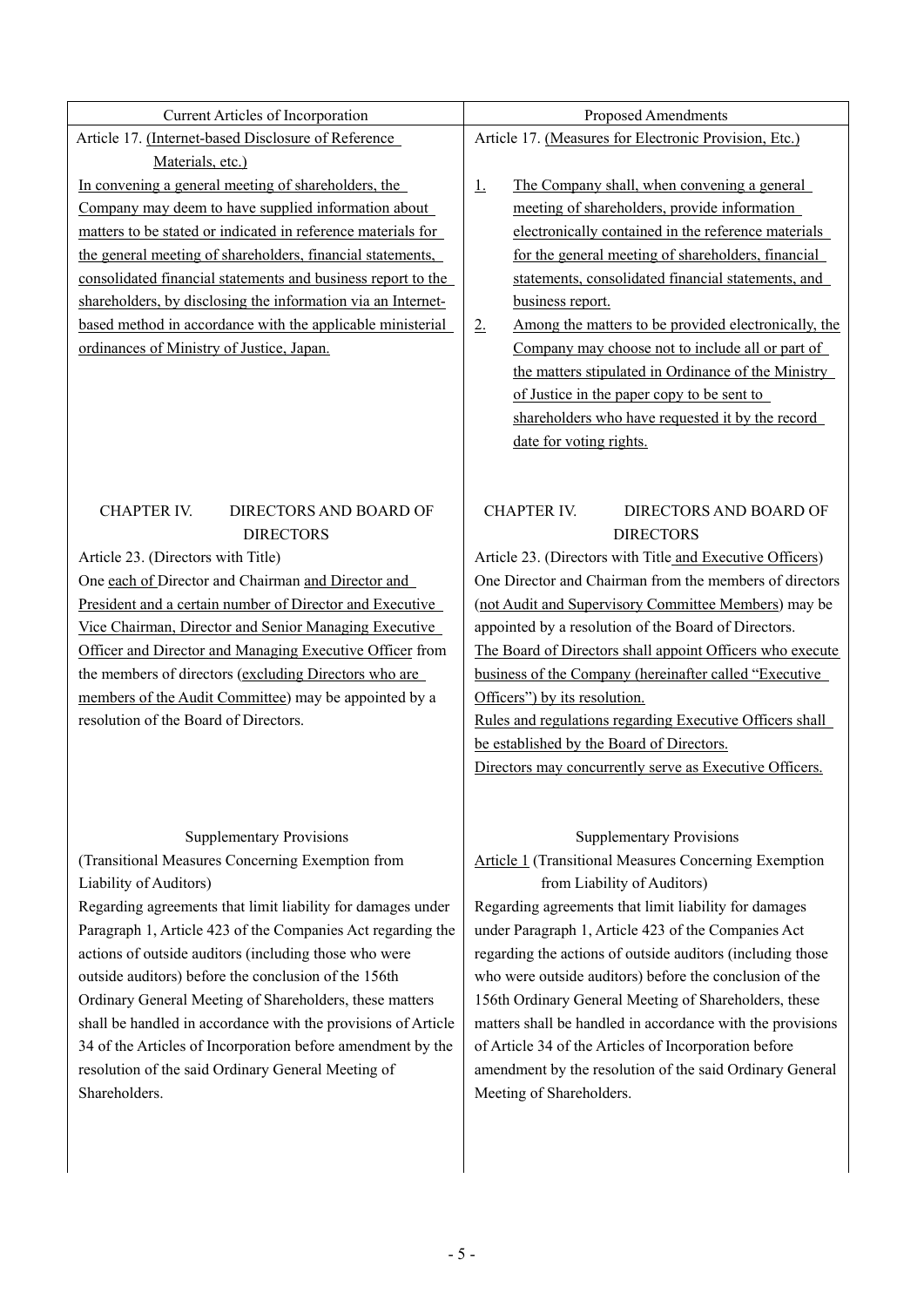| Current Articles of Incorporation | Proposed Amendments                                          |  |
|-----------------------------------|--------------------------------------------------------------|--|
|                                   | <b>Article 2 (Effective Dates of Measures for Electronic</b> |  |
| (Newly Established)               | Provision, Etc.)                                             |  |
|                                   | The deletion of Article 17 (Internet-based Disclosure of     |  |
|                                   | Reference Materials, etc.) of the Articles of Incorporation  |  |
|                                   | before amendment and Article 17 (Measures for                |  |
|                                   | Electronic Provision, Etc.) of the Articles of Incorporation |  |
|                                   | after amendment shall come into force on September 1,        |  |
|                                   | 2022, the date of enforcement of the amended provisions      |  |
|                                   | stipulated in the proviso of Article 1 of the supplementary  |  |
|                                   | provisions of the Act Partially Amending the Companies       |  |
|                                   | Act (Act No. 70 of 2019) (the "Effective Date").             |  |
|                                   | Notwithstanding the foregoing, Article 17 of the Articles    |  |
|                                   | of Incorporation before amendment shall remain in force      |  |
|                                   | with respect to a general meeting of shareholders to be      |  |
|                                   | held on a date within six months from the Effective Date.    |  |
|                                   | This Article will be deleted after the lapse of six months   |  |
|                                   | from the Effective Date or the lapse of three months from    |  |
|                                   | the date of the general meeting of shareholders set forth in |  |
|                                   | the preceding paragraph, whichever is later.                 |  |
|                                   |                                                              |  |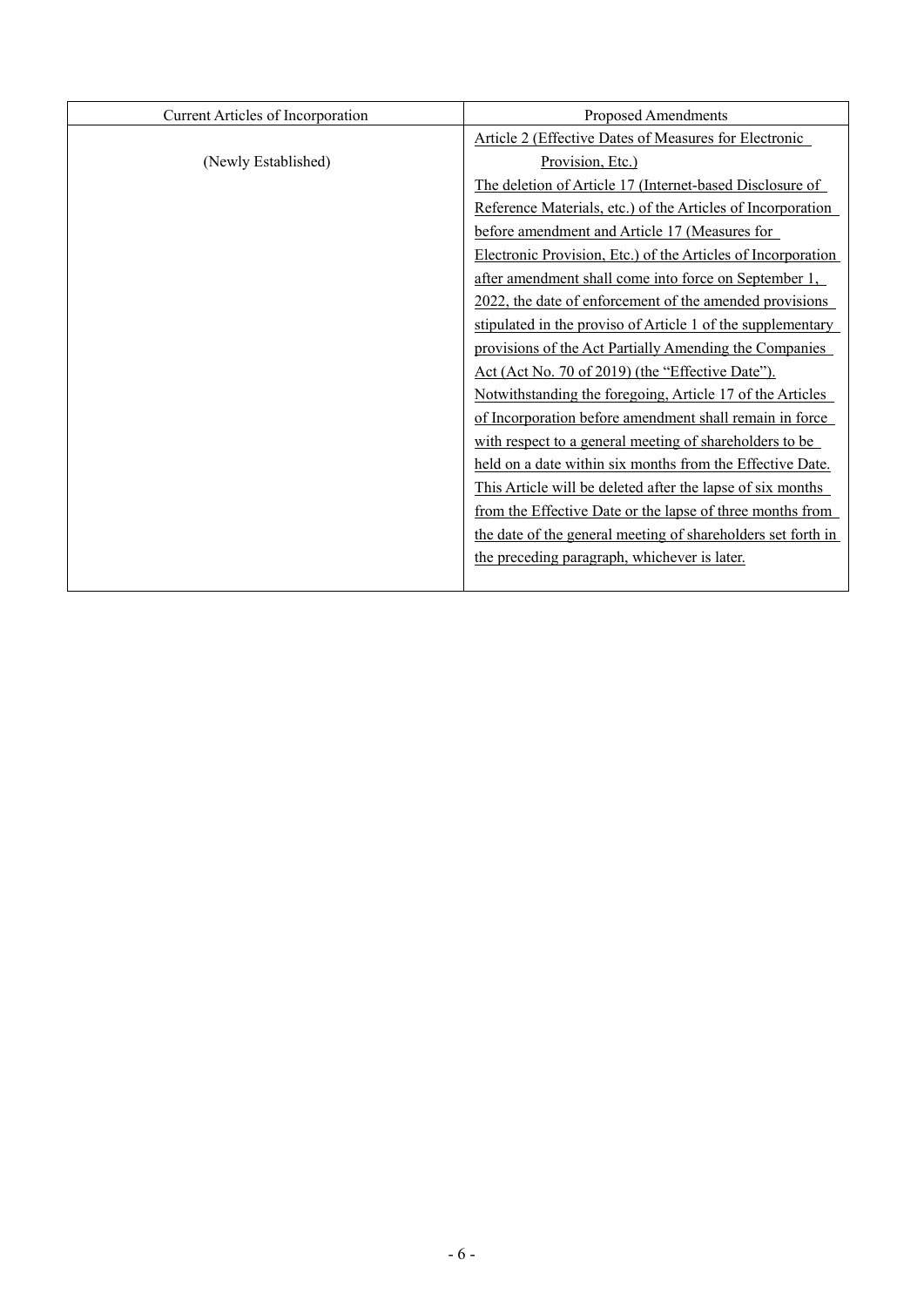### **Proposal 3:** Election of Seven (7) Directors (not Audit and Supervisory Committee Members)

The term of office of all the eight (8) Directors (not Audit & Supervisory Committee Members) will expire at the close of this Ordinary General Meeting of Shareholders. Therefore, Meidensha requests the election of seven (7) Directors (not Audit and Supervisory Committee Members) based on a review of the structure of the Board of Directors.

The candidates for Director (not Audit and Supervisory Committee Member) are as follows.

|                | Name              |                                           |                                                                                                                                                                                                                                | Attendance at the                     |
|----------------|-------------------|-------------------------------------------|--------------------------------------------------------------------------------------------------------------------------------------------------------------------------------------------------------------------------------|---------------------------------------|
| No.            |                   |                                           | Current positions and responsibilities at Meidensha                                                                                                                                                                            | <b>Board of Directors</b><br>meetings |
| 1              | Yuji Hamasaki     | Reappointment                             | Director & Chairman                                                                                                                                                                                                            | 13/13                                 |
|                |                   |                                           | Member of Nomination & Compensation Committee                                                                                                                                                                                  | $(100\%)$                             |
| $\overline{2}$ | Takeshi Miida     | Reappointment                             | Representative Director & President                                                                                                                                                                                            | 13/13                                 |
|                |                   |                                           | Member of Nomination & Compensation Committee                                                                                                                                                                                  | $(100\%)$                             |
| 3              | Norio Takekawa    | Reappointment                             | Representative Director & Executive Vice President<br>Responsible for general engineering $&$ production<br>and safety & health                                                                                                | 13/13<br>$(100\%)$                    |
| $\overline{4}$ | Masayuki Iwao     | Reappointment                             | Director & Senior Managing Executive Officer in<br>charge of the HR Management Group<br>Responsible for corporate governance, digital<br>transformation (DX), work style reform, compliance,<br>risk management, and diversity | 10/10<br>$(100\%)$                    |
| 5              | Hiroyuki Takenaka | Reappointment<br>Outside<br>Independent   | <b>Outside Director</b><br>Head of Nomination & Compensation Committee                                                                                                                                                         | 13/13<br>$(100\%)$                    |
| 6              | Yoshiaki Shin     | New appointment<br>Outside<br>Independent | Outside Director (Audit and Supervisory Committee<br>Member)<br>Member of Nomination & Compensation Committee                                                                                                                  | 13/13<br>$(100\%)$                    |
| 7              | Hiroji Adachi     | New appointment<br>Outside<br>Independent |                                                                                                                                                                                                                                |                                       |

| Reappointment   | Candidate for reappointed Director     |
|-----------------|----------------------------------------|
| New appointment | Candidate for newly appointed Director |
| Outside         | Candidate for Outside Director         |
|                 |                                        |

Independent Independent Director to be reported to the Tokyo Stock Exchange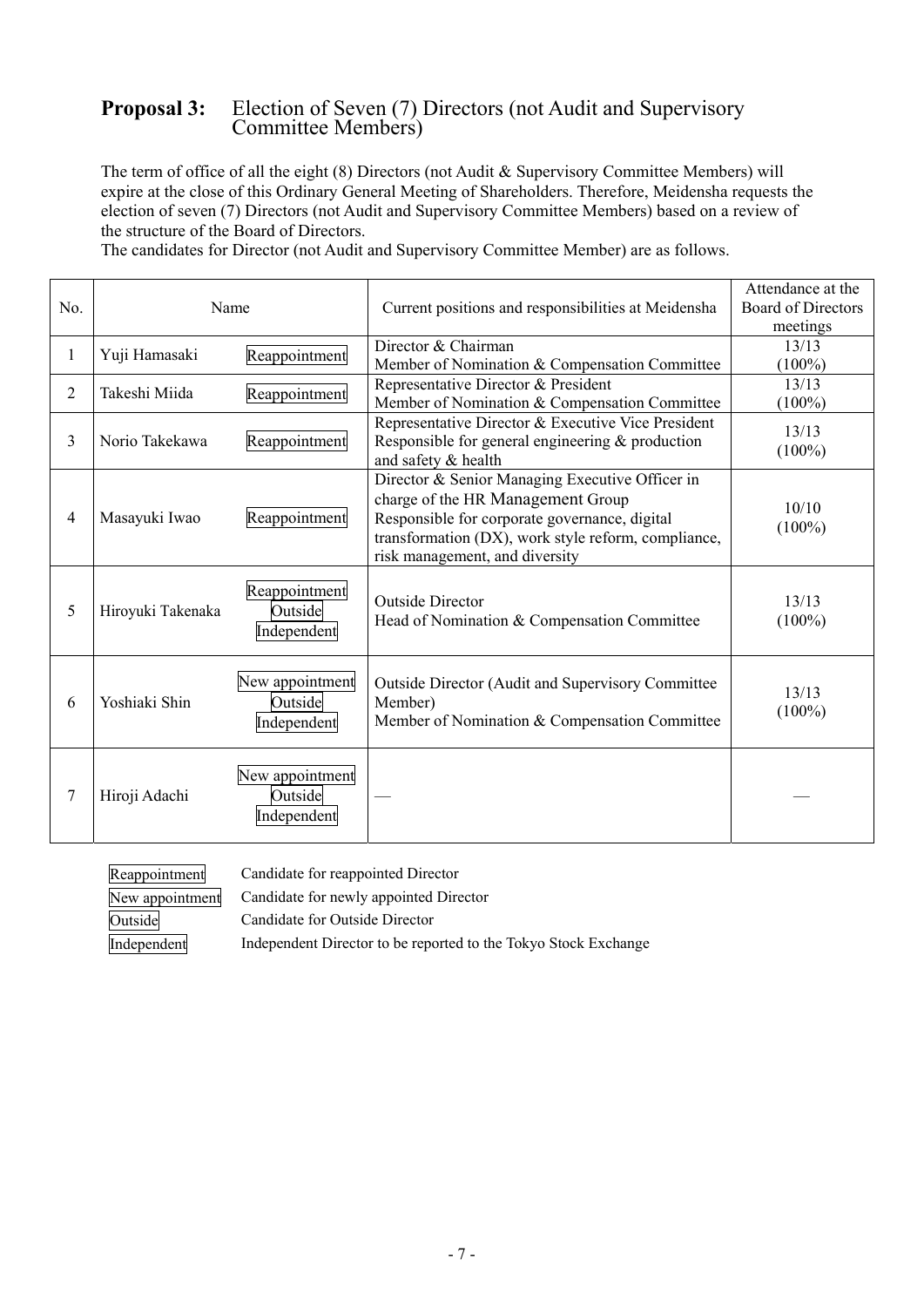| No. | Name<br>(Date of birth)                                                                                                                                                                                                                                                                                                                                                                                                                                                                                                                                                                    | Career summary, positions, responsibilities,<br>and significant concurrent positions                                                                                                                                                                                                                                                                                                                                                                                                                                                                                                                                                                                                                                                                                                                                      | Number of<br>shares of<br>Meidensha held |  |  |  |  |
|-----|--------------------------------------------------------------------------------------------------------------------------------------------------------------------------------------------------------------------------------------------------------------------------------------------------------------------------------------------------------------------------------------------------------------------------------------------------------------------------------------------------------------------------------------------------------------------------------------------|---------------------------------------------------------------------------------------------------------------------------------------------------------------------------------------------------------------------------------------------------------------------------------------------------------------------------------------------------------------------------------------------------------------------------------------------------------------------------------------------------------------------------------------------------------------------------------------------------------------------------------------------------------------------------------------------------------------------------------------------------------------------------------------------------------------------------|------------------------------------------|--|--|--|--|
| 1   | Yuji Hamasaki<br>(February 4, 1952)<br>(Age: 70)<br>Reappointment<br>Number of years served<br>as Director: 12                                                                                                                                                                                                                                                                                                                                                                                                                                                                             | June 2004<br>Executive Officer of Sumitomo Electric Industries, Ltd.<br>June 2005<br>Managing Executive Officer<br>June 2006<br>Managing Director<br>Senior Managing Executive Officer of Meidensha<br>Apr. 2010<br>June 2010<br>Director<br>Director and Executive Vice President<br>Apr. 2011<br>June 2013<br>Director and President<br>June 2018<br>Director and Chairman (to present)<br>Positions and responsibilities at Meidensha:<br>Member of Nomination & Compensation Committee<br>Significant concurrent positions:<br>External Director of the Board of JVCKENWOOD Corporation                                                                                                                                                                                                                               | $22,000$ shares                          |  |  |  |  |
|     |                                                                                                                                                                                                                                                                                                                                                                                                                                                                                                                                                                                            | Attendance at the Board of Directors meetings: 100% (13/13)                                                                                                                                                                                                                                                                                                                                                                                                                                                                                                                                                                                                                                                                                                                                                               |                                          |  |  |  |  |
|     |                                                                                                                                                                                                                                                                                                                                                                                                                                                                                                                                                                                            | Reason for nomination as candidate for Director and expected role<br>Mr. Yuji Hamasaki has served as Director and Chairman overseeing all aspects of Meiden Group's<br>management since 2018. He has worked to enhance the supervisory function of the Board of Directors as<br>Director and Chairman, and has promoted the transition of the organizational structure to a company with an<br>Audit & Supervisory Committee, as well as separation of supervisory and executive functions.<br>Meidensha requests his election because he can be expected to further enhance the corporate governance of the<br>entire Meiden Group by leveraging the aforementioned experience and achievements, steering the direction of<br>Meiden Group's management, and further revitalizing discussions of the Board of Directors. |                                          |  |  |  |  |
| 2   | Takeshi Miida<br>(August 16, 1955)<br>(Age 66)<br>Reappointment<br>Number of years served<br>as Director: 10                                                                                                                                                                                                                                                                                                                                                                                                                                                                               | Joined Meidensha<br>Apr. 1978<br>Apr. 2008<br>Executive Officer in charge of the Corporate Policy<br>Planning Group and the Corporate Policy Planning Division<br>Managing Executive Officer in charge of the Corporate<br>Apr. 2011<br>Policy Planning Group and head of the Corporate<br>Policy Planning Division<br>Senior Managing Executive Officer in charge of the<br>Apr. 2012<br>Corporate Policy Planning Group<br>Director<br>June 2012<br>Apr. 2015<br>Director and Executive Vice President<br>June 2018<br>Director and President (to present)<br>Positions and responsibilities at Meidensha:<br>Member of Nomination & Compensation Committee                                                                                                                                                             | 16,600 shares                            |  |  |  |  |
|     |                                                                                                                                                                                                                                                                                                                                                                                                                                                                                                                                                                                            | Attendance at the Board of Directors meetings: 100% (13/13)                                                                                                                                                                                                                                                                                                                                                                                                                                                                                                                                                                                                                                                                                                                                                               |                                          |  |  |  |  |
|     | Reason for nomination as candidate for Director and expected role<br>As Director and President, Mr. Takeshi Miida has committed to overseeing all aspects of management of<br>Meiden Group and the previous Medium-term Management Plan since 2018.<br>Meidensha requests his election because he can be expected to promote Medium-term Management Plan 2024<br>and enhance the supervisory function of the Board of Directors through his involvement in management as an<br>overseer of Medium-term Management Plan 2024, leveraging the aforementioned experience and<br>achievements. |                                                                                                                                                                                                                                                                                                                                                                                                                                                                                                                                                                                                                                                                                                                                                                                                                           |                                          |  |  |  |  |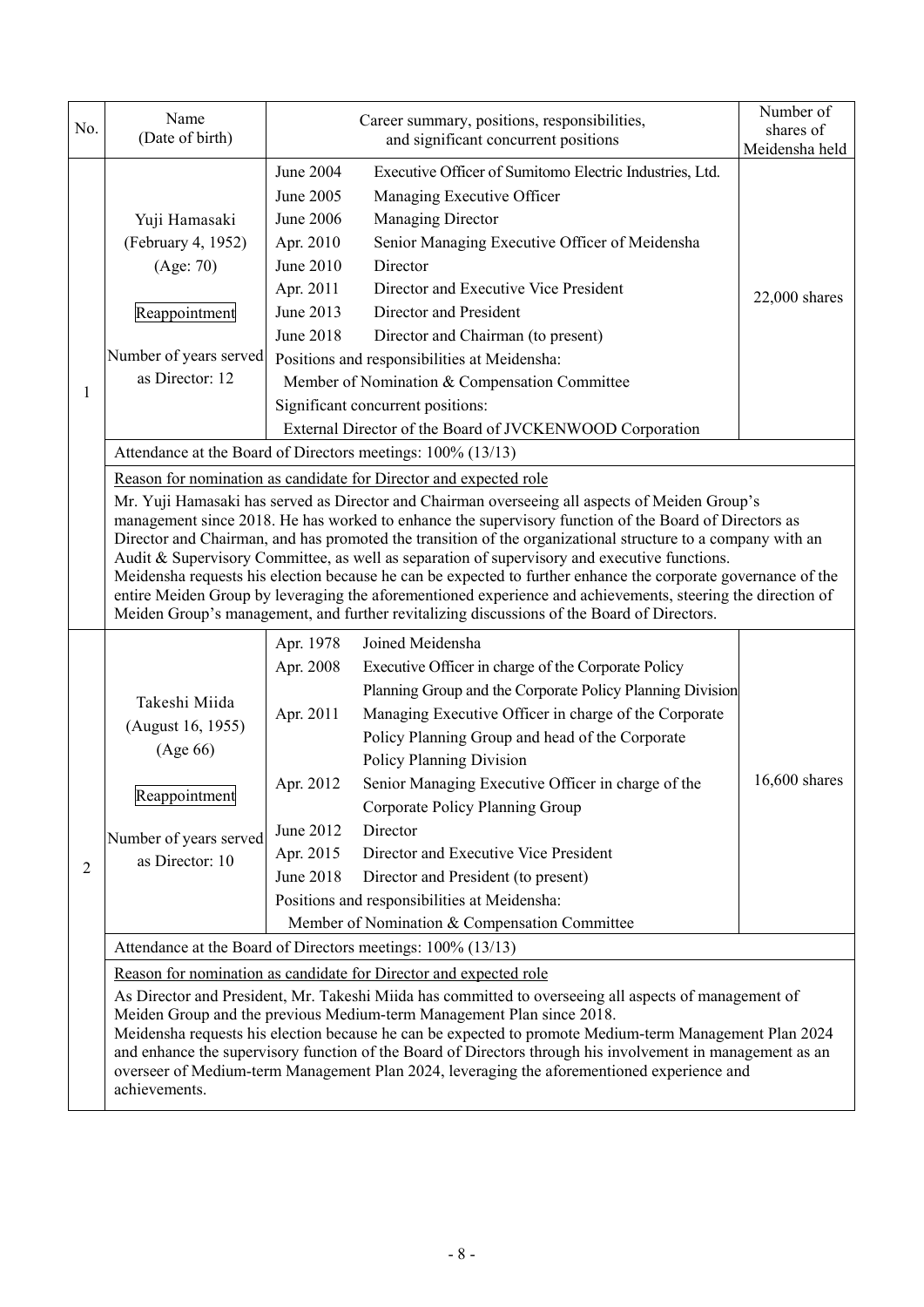| No. | Name<br>(Date of birth)                                                                                                                                                                                                                                                                                                                                                                                                                                                                                                                                                           | Career summary, positions, responsibilities,<br>and significant concurrent positions                                |                                                                                                                                                                                                                                                                                                                                                                                                                                                                                                                                                                                        | Number of<br>shares of<br>Meidensha held |  |  |
|-----|-----------------------------------------------------------------------------------------------------------------------------------------------------------------------------------------------------------------------------------------------------------------------------------------------------------------------------------------------------------------------------------------------------------------------------------------------------------------------------------------------------------------------------------------------------------------------------------|---------------------------------------------------------------------------------------------------------------------|----------------------------------------------------------------------------------------------------------------------------------------------------------------------------------------------------------------------------------------------------------------------------------------------------------------------------------------------------------------------------------------------------------------------------------------------------------------------------------------------------------------------------------------------------------------------------------------|------------------------------------------|--|--|
| 3   | Norio Takekawa<br>(December 18, 1958)<br>(Age 63)<br>Reappointment<br>Number of years served<br>as Director: 4                                                                                                                                                                                                                                                                                                                                                                                                                                                                    | Apr. 1981<br>Apr. 2015<br>Apr. 2017<br>Apr. 2018<br>June 2018<br>Apr. 2020<br>Apr. 2021<br>Apr. 2022                | Joined Meidensha<br>Executive Officer in charge of the Plant Construction $\&$<br><b>Engineering Business Group</b><br>Managing Executive Officer in charge of the<br>Production Engineering and Management Group<br>Senior Managing Executive Officer in charge of the<br>Production Engineering and Management Group<br>Director<br>Senior Managing Executive Officer in charge of the<br>Plant Construction & Engineering Business Group<br>Senior Managing Executive Officer<br>Director and Executive Vice President (to present)<br>Positions and responsibilities at Meidensha: | 14,000 shares                            |  |  |
|     |                                                                                                                                                                                                                                                                                                                                                                                                                                                                                                                                                                                   | General engineering & production and safety & health<br>Attendance at the Board of Directors meetings: 100% (13/13) |                                                                                                                                                                                                                                                                                                                                                                                                                                                                                                                                                                                        |                                          |  |  |
|     | Reason for nomination as candidate for Director and expected role<br>Mr. Norio Takekawa committed to improving the production and quality control system under the previous<br>Medium-term Management Plan. This fiscal year, he is in charge of managing overall engineering and<br>production.<br>Meidensha requests his election because he can be expected to promote Medium-term Management Plan 2024<br>and enhance the supervisory function of the Board of Directors through his involvement in management,<br>leveraging the aforementioned experience and achievements. |                                                                                                                     |                                                                                                                                                                                                                                                                                                                                                                                                                                                                                                                                                                                        |                                          |  |  |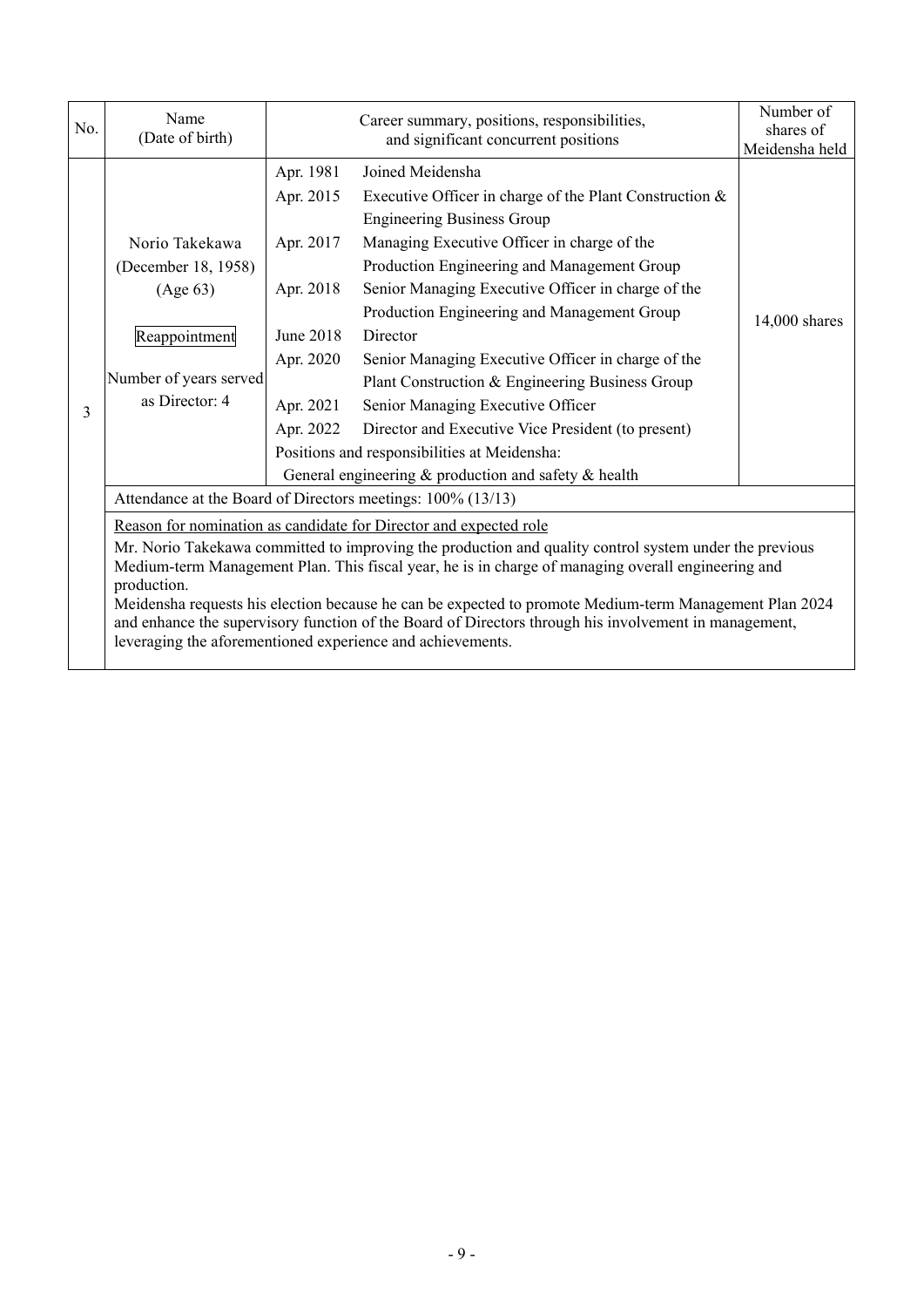| No.            | Name<br>(Date of birth)                                                                                                                                                                                                                                                                                                                                                                                                                                                                                                                                                                                                                                                                                                                                    | Career summary, positions, responsibilities,<br>and significant concurrent positions |                                                                                                                                                                                                                                                                                                                                                                                                                                                                                                                                                                                                                                                                                                                    | Number of<br>shares of<br>Meidensha held |  |
|----------------|------------------------------------------------------------------------------------------------------------------------------------------------------------------------------------------------------------------------------------------------------------------------------------------------------------------------------------------------------------------------------------------------------------------------------------------------------------------------------------------------------------------------------------------------------------------------------------------------------------------------------------------------------------------------------------------------------------------------------------------------------------|--------------------------------------------------------------------------------------|--------------------------------------------------------------------------------------------------------------------------------------------------------------------------------------------------------------------------------------------------------------------------------------------------------------------------------------------------------------------------------------------------------------------------------------------------------------------------------------------------------------------------------------------------------------------------------------------------------------------------------------------------------------------------------------------------------------------|------------------------------------------|--|
| $\overline{A}$ | Apr. 1985<br>Apr. 2015<br>Apr. 2016<br>Apr. 2018<br>Masayuki Iwao<br>Apr. 2020<br>(July 17, 1960)<br>(Age 61)<br>Apr. 2021<br>Reappointment<br>June 2021<br>Number of years served<br>Apr. 2022<br>as Director: 1                                                                                                                                                                                                                                                                                                                                                                                                                                                                                                                                          |                                                                                      | Joined Meidensha<br>Executive Officer in charge of the Financing Division<br>Executive Officer in charge of the Accounting and<br>Financing Group<br>Managing Executive Officer<br>Managing Executive Officer in charge of the Group for<br>Promotion of Internal Control<br>Senior Managing Executive Officer in charge of the<br>Group for Promotion of Internal Control and the HR<br>and General Affairs Group<br>Director (to present)<br>Senior Managing Executive Officer in charge of the HR<br>Management Group (to present)<br>Positions and responsibilities at Meidensha:<br>Human resources, corporate governance, digital transformation<br>(DX), work style reform, compliance, risk management and | 8,600 shares                             |  |
|                | diversity<br>Attendance at the Board of Directors meetings: 100% (10/10)                                                                                                                                                                                                                                                                                                                                                                                                                                                                                                                                                                                                                                                                                   |                                                                                      |                                                                                                                                                                                                                                                                                                                                                                                                                                                                                                                                                                                                                                                                                                                    |                                          |  |
|                | Reason for nomination as candidate for Director and expected role<br>Mr. Masayuki Iwao is originally from the Accounting and Finance Business Unit, and he committed to<br>enhancing the internal control and risk management systems under the previous Medium-term Management<br>Plan. This fiscal year, he is responsible for overall corporate governance as well as digital transformation (DX)<br>and diversity & inclusion under Medium-term Management Plan 2024.<br>Meidensha requests his election because he can be expected to promote Medium-term Management Plan 2024<br>and enhance the supervisory function of the Board of Directors through his involvement in management,<br>leveraging the aforementioned experience and achievements. |                                                                                      |                                                                                                                                                                                                                                                                                                                                                                                                                                                                                                                                                                                                                                                                                                                    |                                          |  |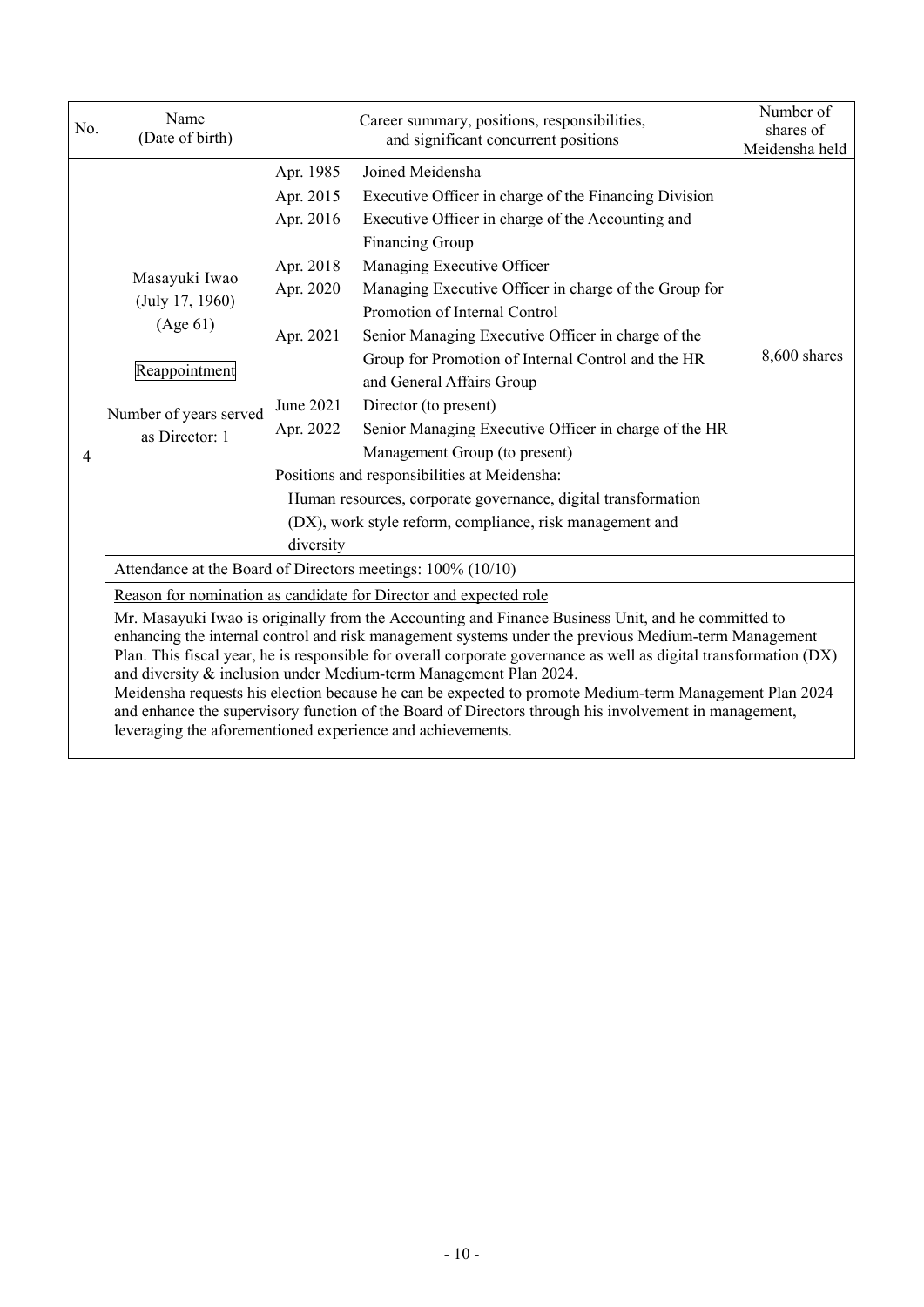| No. | Name<br>(Date of birth)                                                                                                                                                                                                                                                                                                                                                                                                                                                                                                                                                                                                                 |                                                                                                     | Number of<br>shares of<br>Meidensha held                                                                                                                                                                                                                                                                                                                                                                                                                                                                                                                                              |          |
|-----|-----------------------------------------------------------------------------------------------------------------------------------------------------------------------------------------------------------------------------------------------------------------------------------------------------------------------------------------------------------------------------------------------------------------------------------------------------------------------------------------------------------------------------------------------------------------------------------------------------------------------------------------|-----------------------------------------------------------------------------------------------------|---------------------------------------------------------------------------------------------------------------------------------------------------------------------------------------------------------------------------------------------------------------------------------------------------------------------------------------------------------------------------------------------------------------------------------------------------------------------------------------------------------------------------------------------------------------------------------------|----------|
| 5   | Hiroyuki Takenaka<br>(April 30, 1947)<br>(Age: 75)<br>Reappointment<br>Outside<br>Independent<br>Number of years served<br>as Director: 9                                                                                                                                                                                                                                                                                                                                                                                                                                                                                               | June 2001<br>June 2003<br>June 2004<br>June 2007<br>June 2008<br>May 2010<br>June 2010<br>June 2013 | Director of Sumitomo Electric Industries, Ltd.<br><b>Executive Officer</b><br>Managing Director<br>Senior Managing Director in charge of the Electrical<br>Cable, Materials, and Energy Business Headquarters<br>and the Production Technology Headquarters<br>Senior Managing Director in charge of the Electrical<br>Cable, Materials, and Energy Business Headquarters<br>Senior Managing Director<br><b>Executive Vice President</b><br>Outside Director of Meidensha (to present)<br>Positions and responsibilities at Meidensha:<br>Head of Nomination & Compensation Committee | 0 shares |
|     | Attendance at the Board of Directors meetings: 100% (13/13)                                                                                                                                                                                                                                                                                                                                                                                                                                                                                                                                                                             |                                                                                                     |                                                                                                                                                                                                                                                                                                                                                                                                                                                                                                                                                                                       |          |
|     | Reason for nomination as candidate for Outside Director and expected role<br>Mr. Hiroyuki Takenaka uses his extensive management experience spanning many years and broad knowledge<br>to tirelessly work to enhance Meiden Group's corporate governance. At present, he is serving as head of the<br>voluntary Nomination and Compensation Committee, contributing to improved transparency of management.<br>Meidensha requests his election because he can be expected to fill roles of offering guidance and advice on<br>further enhancement of the supervisory function of the Board of Directors and appropriate risk-taking, by |                                                                                                     |                                                                                                                                                                                                                                                                                                                                                                                                                                                                                                                                                                                       |          |

continuing to leverage the aforementioned experience and knowledge at meetings of the Board of Directors.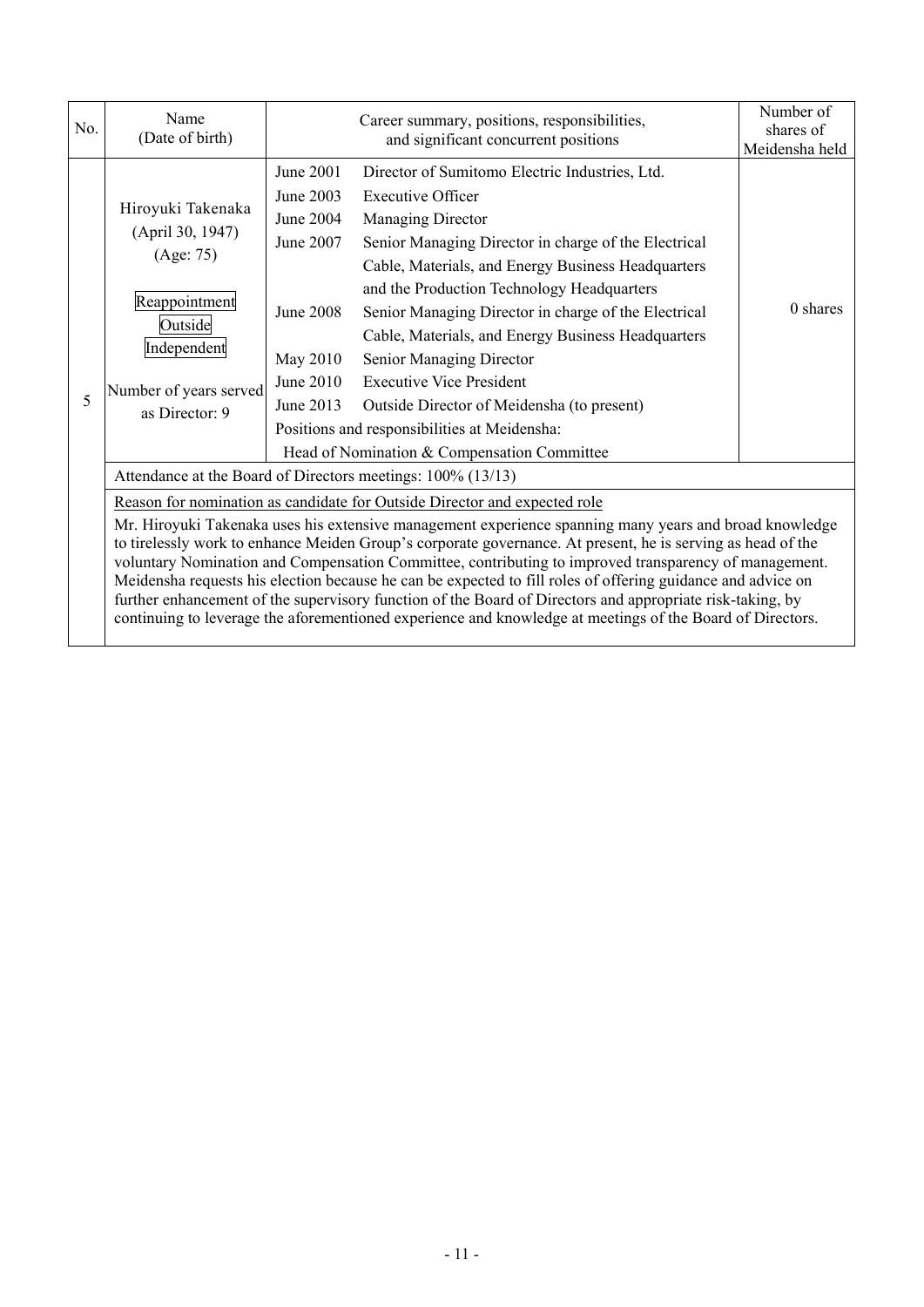| No. | Name<br>(Date of birth)                                                                                                                                                                                                                                                                                                                                                                                                                                                                                                                                                                           | Career summary, positions, responsibilities,<br>and significant concurrent positions    |                                                                                                                                                                                                                                                                                                                                                                                                                                                                                                                                                                                                                                                                 | Number of<br>shares of<br>Meidensha held |  |
|-----|---------------------------------------------------------------------------------------------------------------------------------------------------------------------------------------------------------------------------------------------------------------------------------------------------------------------------------------------------------------------------------------------------------------------------------------------------------------------------------------------------------------------------------------------------------------------------------------------------|-----------------------------------------------------------------------------------------|-----------------------------------------------------------------------------------------------------------------------------------------------------------------------------------------------------------------------------------------------------------------------------------------------------------------------------------------------------------------------------------------------------------------------------------------------------------------------------------------------------------------------------------------------------------------------------------------------------------------------------------------------------------------|------------------------------------------|--|
| 6   | Yoshiaki Shin<br>(November 4, 1945)<br>(Age: 76)<br>New appointment<br>Outside<br>Independent<br>Number of years served<br>as Director: 2 (Director<br>(Audit and Supervisory<br>Committee Member))                                                                                                                                                                                                                                                                                                                                                                                               | Apr. 2008<br>Apr. 2010<br>Apr. 2011<br>June 2012<br>Apr. 2014<br>June 2020<br>Apr. 2021 | Chairman & Director of Mitsui Sumitomo Insurance<br>Group Holdings, Incorporated<br>Director of Mitsui Sumitomo Insurance Company,<br>Limited<br>Consultant at MS&AD Insurance Group Holdings, Inc.<br>Standing Consultant at Mitsui Sumitomo Insurance<br>Co., Ltd.<br>Outside Audit & Supervisory Board Member of<br>Meidensha<br>Director of DSB Co., Ltd.<br>Senior Advisor to Mitsui Sumitomo Insurance<br>Company, Limited<br>Outside Director (Audit and Supervisory Committee<br>Member) of Meidensha (to present)<br>Honorary Consultant at Mitsui Sumitomo Insurance<br>Company, Limited (to present)<br>Positions and responsibilities at Meidensha: | $2,100$ shares                           |  |
|     | Member of Nomination & Compensation Committee<br>Attendance at the Board of Directors meetings: 100% (13/13)                                                                                                                                                                                                                                                                                                                                                                                                                                                                                      |                                                                                         |                                                                                                                                                                                                                                                                                                                                                                                                                                                                                                                                                                                                                                                                 |                                          |  |
|     | Reason for nomination as candidate for Outside Director and expected role<br>Mr. Yoshiaki Shin has extensive management experience spanning many years and broad knowledge, and has<br>experience as Director (Audit and Supervisory Committee Member) at Meidensha. Meidensha requests his<br>election because he can be expected to fill roles of offering guidance and advice on further enhancement of the<br>supervisory function of the Board of Directors and appropriate risk-taking, by leveraging the aforementioned<br>experience and knowledge at meetings of the Board of Directors. |                                                                                         |                                                                                                                                                                                                                                                                                                                                                                                                                                                                                                                                                                                                                                                                 |                                          |  |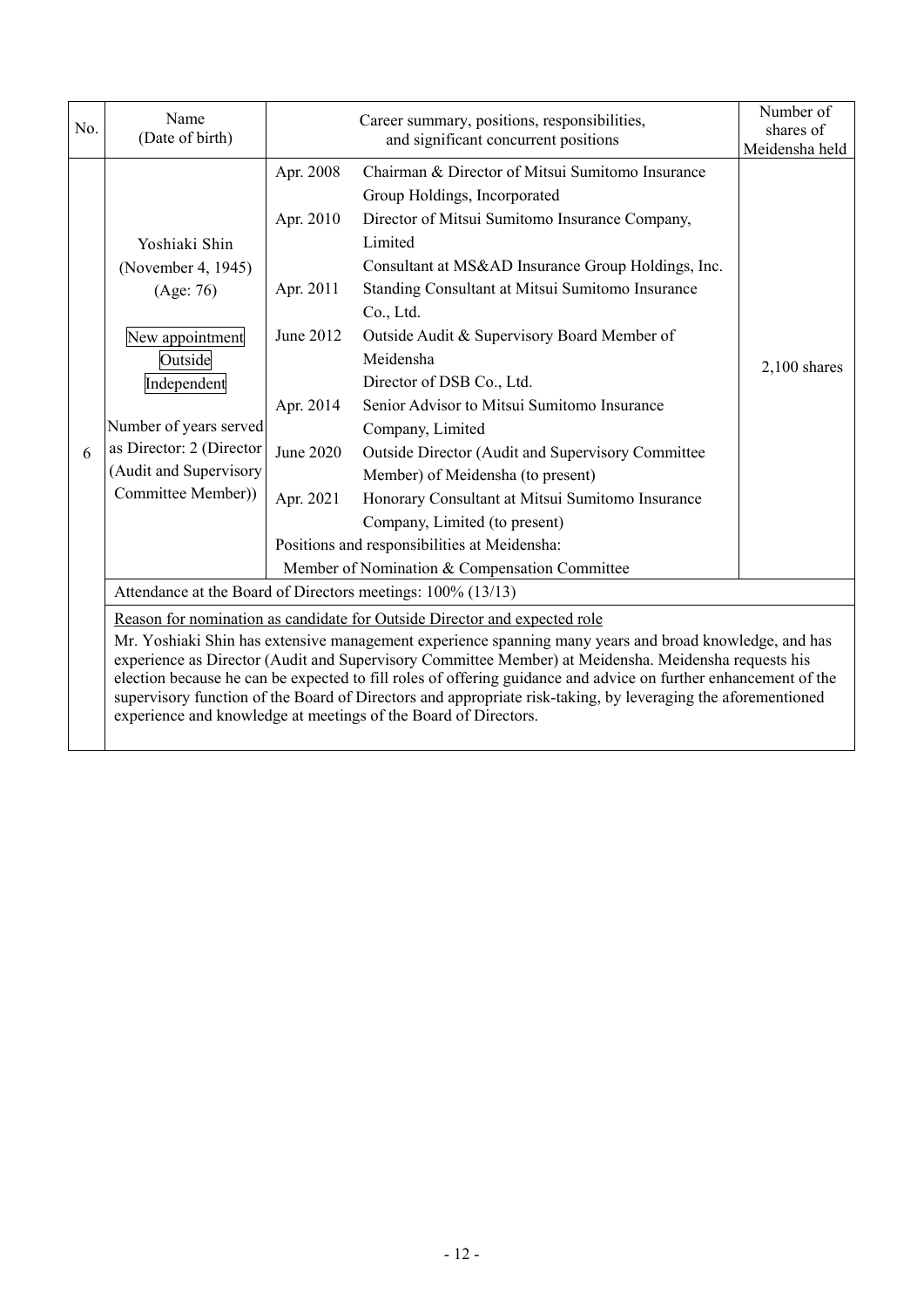| No. | Name<br>(Date of birth)                                                                                                                                                                                                                                                                                                                                                                                                                           | Career summary, positions, responsibilities,<br>and significant concurrent positions    |                                                                                                                                                                                                                                                                                                                                                                                                                                                                                                                                                                                                                                                                                  | Number of<br>shares of<br>Meidensha held |
|-----|---------------------------------------------------------------------------------------------------------------------------------------------------------------------------------------------------------------------------------------------------------------------------------------------------------------------------------------------------------------------------------------------------------------------------------------------------|-----------------------------------------------------------------------------------------|----------------------------------------------------------------------------------------------------------------------------------------------------------------------------------------------------------------------------------------------------------------------------------------------------------------------------------------------------------------------------------------------------------------------------------------------------------------------------------------------------------------------------------------------------------------------------------------------------------------------------------------------------------------------------------|------------------------------------------|
| 7   | Hiroji Adachi<br>(September 1, 1956)<br>(Age: 65)<br>New appointment<br>Outside<br>Independent                                                                                                                                                                                                                                                                                                                                                    | Apr. 2008<br>June 2012<br>June 2014<br>June 2015<br>Apr. 2020<br>June 2020<br>June 2021 | Executive Officer of Nippon Oil Corporation<br>Senior Vice President of JX Holdings, Inc. (current<br>ENEOS Holdings, Inc.)<br>Outside Director of TOHO TITANIUM CO., LTD.<br>Director and Senior Vice President of JX Holdings, Inc.<br>Director (Outside) of INPEX CORPORATION<br>Outside Director of Maruwn Corporation<br>Director, Senior Vice President, and Chief Digital Officer<br>of ENEOS Holdings, Inc.<br>Director, Executive Vice President, and Chief Digital<br>Officer of ENEOS Holdings, Inc.<br>Director, Executive Vice President, Chief Digital Officer,<br>and Assistant to President of ENEOS Corporation<br>Advisor of ENEOS Holdings, Inc. (to present) | 0 shares                                 |
|     | Reason for nomination as candidate for Outside Director and expected role                                                                                                                                                                                                                                                                                                                                                                         |                                                                                         |                                                                                                                                                                                                                                                                                                                                                                                                                                                                                                                                                                                                                                                                                  |                                          |
|     | Mr. Hiroji Adachi has management experience spanning many years and broad knowledge, as well as a broad<br>view and insight gained through initiatives for digital transformation (DX). Meidensha requests his election<br>because he can be expected to fill roles of offering guidance and advice on further enhancement of the<br>supervisory function of the Board of Directors and appropriate risk-taking, by leveraging the aforementioned |                                                                                         |                                                                                                                                                                                                                                                                                                                                                                                                                                                                                                                                                                                                                                                                                  |                                          |

Notes: 1. No special interests exist between the candidates and Meidensha.

experience, knowledge, etc.at meetings of the Board of Directors.

- 2. Messrs. Hiroyuki Takenaka, Yoshiaki Shin, and Hiroji Adachi are candidates for Outside Director. Mr. Yoshiaki Shin currently serves as Outside Director (Audit and Supervisory Committee Member) of Meidensha.
- 3. Meidensha has a transaction relationship with Sumitomo Electric Industries, Ltd. where Mr. Hiroyuki Takenaka served as Director from June 2001 to June 2016. The transaction amount for the fiscal year ended March 31, 2021 accounts for less than 1% of the consolidated sales of Meidensha. In light of the extent and nature of transactions, he cannot affect the judgement of shareholders or investors and satisfies Meidensha's Criteria for Determining the Independence of Outside Directors. Meidensha has therefore determined that his independence is adequately ensured.
- 4. Meidensha has reported Messrs. Hiroyuki Takenaka and Yoshiaki Shin as Independent Director to the Tokyo Stock Exchange since they satisfy Meidensha's Criteria for Determining the Independence of Outside Directors and the requirements for Independent Directors as stipulated under the Stock Exchange guideline. If they are elected as originally proposed in this proposal, Meidensha plans to reappoint them as Independent Director. Mr. Hiroji Adachi satisfies Meidensha's Criteria for Determining the Independence of Outside Directors and the requirements for Independent Directors as stipulated under the Stock Exchange guideline. If he is elected as originally proposed in this proposal, Meidensha plans to appoint him
- as Independent Director. 5. Meidensha has entered into agreements with Messrs. Hiroyuki Takenaka and Yoshiaki Shin that limit the maximum amount of liability for damages to the minimum liability amount stipulated in Article 425, Paragraph 1 of the Companies Act. If they are elected as originally proposed at this Ordinary General Meeting of Shareholders, Meidensha plans to continue the agreements that it has

entered into with them. If Mr. Hiroji Adachi is elected as originally proposed at this Ordinary General Meeting of Shareholders, Meidensha plans to enter into an agreement with him pursuant to the provision of Article 427, Paragraph 1 of the Companies Act that limits the maximum amount of liability for damages set forth in Article 423, Paragraph 1 of the said Act. The maximum amount of liability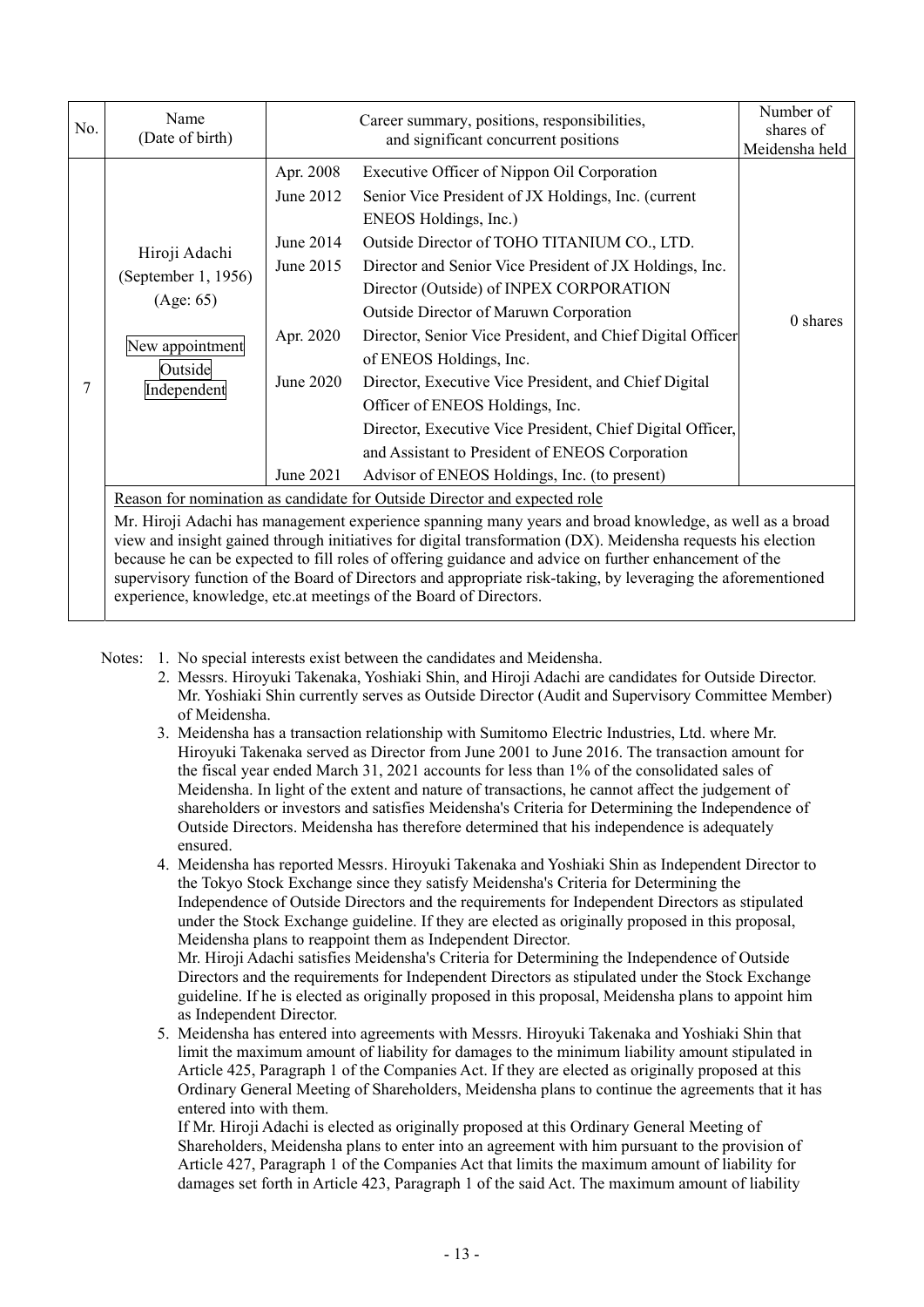pursuant to the agreement is the minimum liability amount stipulated in Article 425, Paragraph 1 of the said Act.

 6. Meidensha has entered into a Directors and Officers liability insurance contract with an insurance company as stipulated in Article 430-3, Paragraph 1 of the Companies Act. The insurance covers potential damages to be borne by the insured arising from bearing of the liability for the execution of their duties or receiving of a claim related to pursuing the said liability. However, the contract includes certain exemption clauses, such as no compensation being given for liability attributable to acts in violation of laws or regulations that were committed with full knowledge of their illegality. All insurance premiums are borne by Meidensha. If the candidates are elected as originally proposed at this Ordinary General Meeting of Shareholders, they will be insured under the insurance contract. Meidensha plans to renew the insurance contract in July 2022.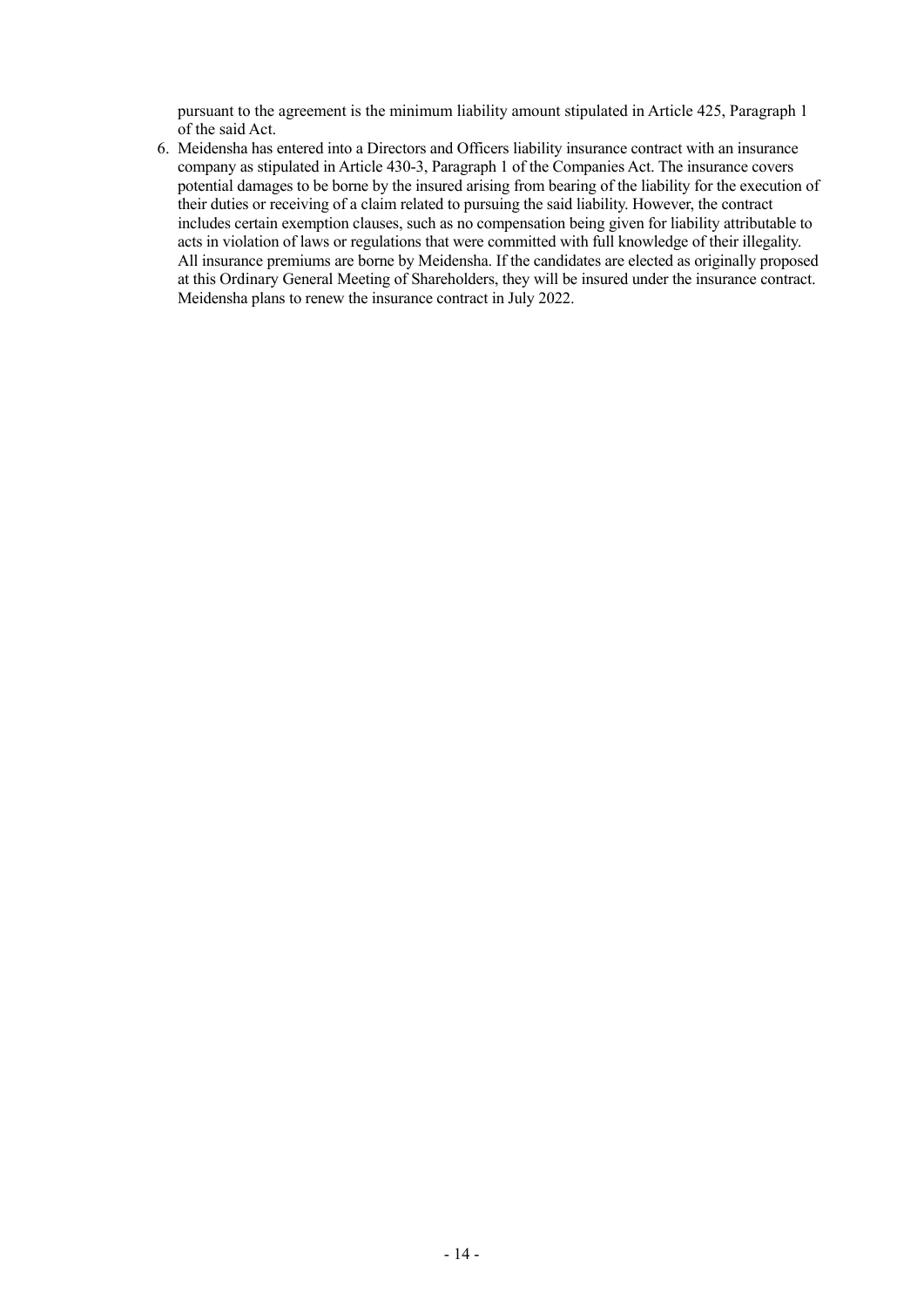# **Proposal 4:** Election of Four (4) Directors (Audit and Supervisory Committee Members)

The term of office of all the five (5) Directors (Audit and Supervisory Committee Members) will expire at the close of this Ordinary General Meeting of Shareholders. Therefore, Meidensha requests the election of four (4) Directors (Audit and Supervisory Committee Members) based on a review of the structure of the Board of Directors.

In addition, the Audit and Supervisory Committee has previously given its approval on this proposal. The candidates for Director (Audit and Supervisory Committee Member) are as follows:

| No. | Name                            |                                           | Current positions and<br>responsibilities at Meidensha              | Attendance at<br>the Board of<br><b>Directors</b><br>meetings | Attendance at<br>the Audit and<br>Supervisory<br>Committee<br>meetings |
|-----|---------------------------------|-------------------------------------------|---------------------------------------------------------------------|---------------------------------------------------------------|------------------------------------------------------------------------|
| 1   | Reappointment<br>Michihiko Kato |                                           | Director (Audit and Supervisory<br>Committee Member) (Full-time)    | 10/10<br>$(100\%)$                                            | 14/14<br>$(100\%)$                                                     |
| 2   | Keiko Hayashi                   | Reappointment<br>Outside<br>Independent   | Outside Director (Audit and<br><b>Supervisory Committee Member)</b> | 13/13<br>$(100\%)$                                            | 17/17<br>$(100\%)$                                                     |
| 3   | Takashi Kuroda                  | New appointment<br>Outside<br>Independent |                                                                     |                                                               |                                                                        |
| 4   | Hideki Hiraki                   | New appointment<br>Outside<br>Independent |                                                                     |                                                               |                                                                        |

Reappointment Candidate for reappointed Director

New appointment Candidate for newly appointed Director

Outside Candidate for Outside Director

Independent Independent Director to be reported to the Tokyo Stock Exchange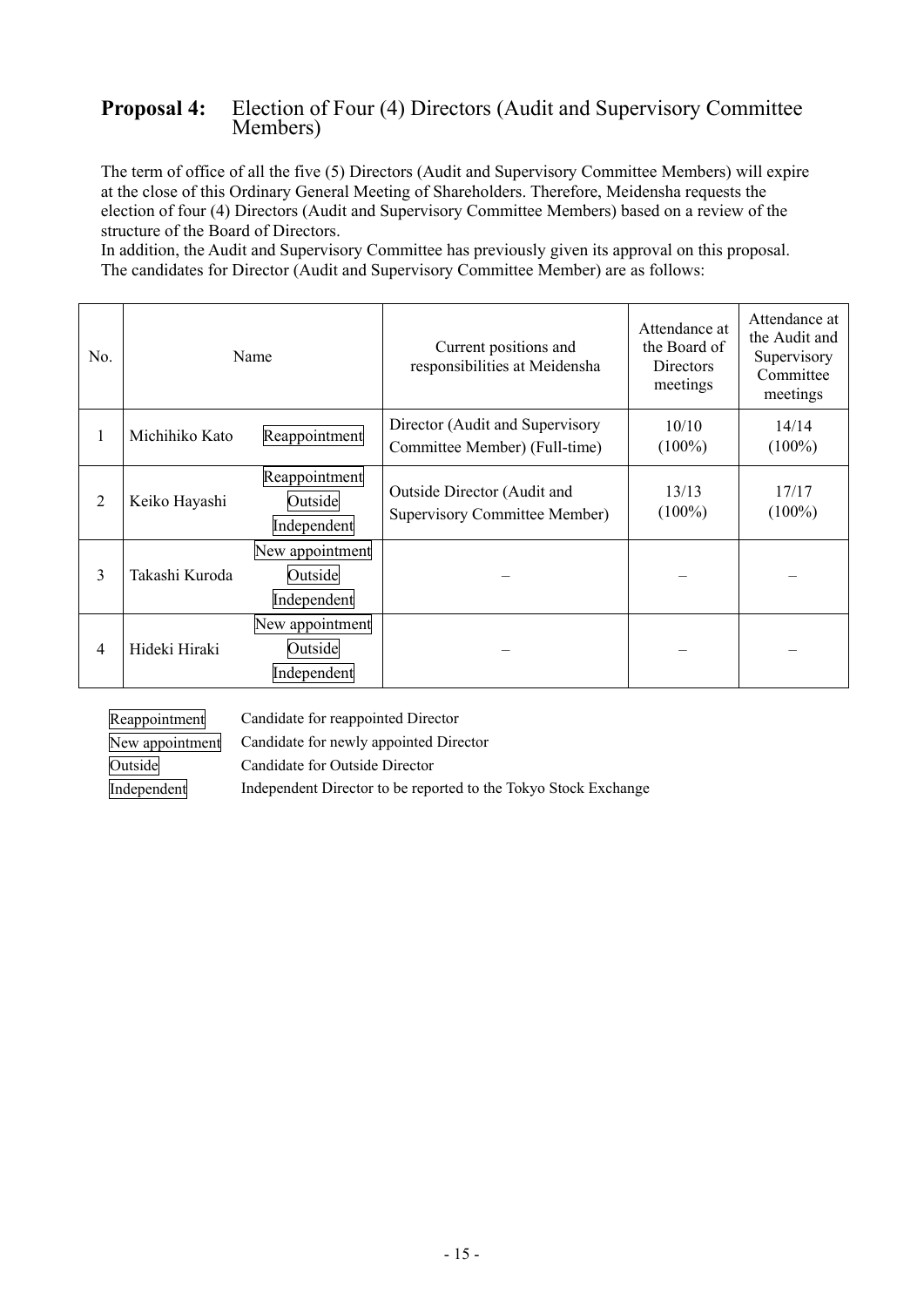| No. | Name<br>(Date of birth)                                                                                                                                                                                                                                                                                                                                                                                                                                                                                                                                                                                                                                                                                                          |                                                                                         | Number of<br>shares of<br>Meidensha held |  |  |  |  |
|-----|----------------------------------------------------------------------------------------------------------------------------------------------------------------------------------------------------------------------------------------------------------------------------------------------------------------------------------------------------------------------------------------------------------------------------------------------------------------------------------------------------------------------------------------------------------------------------------------------------------------------------------------------------------------------------------------------------------------------------------|-----------------------------------------------------------------------------------------|------------------------------------------|--|--|--|--|
| 1   | Michihiko Kato<br>(July 6, 1959)<br>(Age: 62)<br>Reappointment<br>Number of years served<br>as Director: 1                                                                                                                                                                                                                                                                                                                                                                                                                                                                                                                                                                                                                       | Apr. 1982<br>Apr. 2014<br>Apr. 2016<br>Apr. 2017<br>Apr. 2020<br>Apr. 2021<br>June 2021 | 8,500 shares                             |  |  |  |  |
|     | (full-time) (to present)<br>Attendance at the Board of Directors meetings: 100% (10/10)                                                                                                                                                                                                                                                                                                                                                                                                                                                                                                                                                                                                                                          |                                                                                         |                                          |  |  |  |  |
|     | Attendance at the Audit and Supervisory Committee meetings: 100% (14/14)                                                                                                                                                                                                                                                                                                                                                                                                                                                                                                                                                                                                                                                         |                                                                                         |                                          |  |  |  |  |
|     | Reason for nomination as candidate for Director and expected role<br>Mr. Michihiko Kato has sales experience mainly in the social infrastructure business. He committed to the<br>enhancement of sales capabilities in his role of overseeing the entire Sales Division under the previous<br>Medium-term Management Plan. In addition, he has extensive experience and knowledge gained from<br>overseeing not only the Sales Division, but also the Construction Business Division.<br>Meidensha requests his election because he can be expected to further enhance audit and supervisory functions<br>by leveraging the aforementioned extensive experience in Meidensha's audits and meetings of the Board of<br>Directors. |                                                                                         |                                          |  |  |  |  |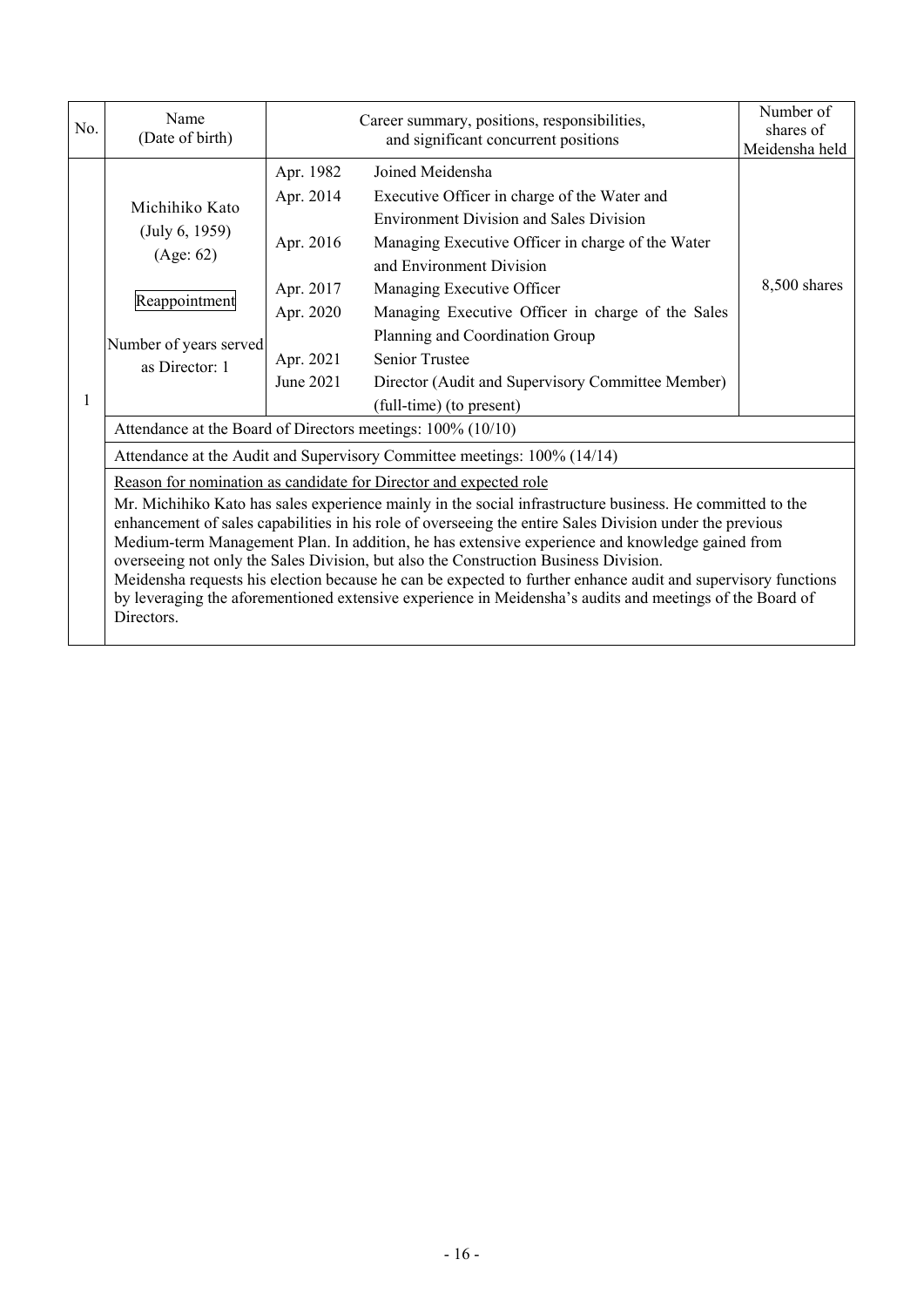| No.            | Name<br>(Date of birth)                                                                                                                                                                                                                                                                                                                                                                                                                                              |                                                                                                                                                                                            | Number of<br>shares of                                                                                                                                                                                                                                                                                                                                                                                                                                                                                                                                                                                                                                                                                                                                                                                                                                                                                                                                                                                                       |            |  |  |  |
|----------------|----------------------------------------------------------------------------------------------------------------------------------------------------------------------------------------------------------------------------------------------------------------------------------------------------------------------------------------------------------------------------------------------------------------------------------------------------------------------|--------------------------------------------------------------------------------------------------------------------------------------------------------------------------------------------|------------------------------------------------------------------------------------------------------------------------------------------------------------------------------------------------------------------------------------------------------------------------------------------------------------------------------------------------------------------------------------------------------------------------------------------------------------------------------------------------------------------------------------------------------------------------------------------------------------------------------------------------------------------------------------------------------------------------------------------------------------------------------------------------------------------------------------------------------------------------------------------------------------------------------------------------------------------------------------------------------------------------------|------------|--|--|--|
|                |                                                                                                                                                                                                                                                                                                                                                                                                                                                                      |                                                                                                                                                                                            | Meidensha held                                                                                                                                                                                                                                                                                                                                                                                                                                                                                                                                                                                                                                                                                                                                                                                                                                                                                                                                                                                                               |            |  |  |  |
| $\overline{2}$ | Keiko Hayashi<br>(August 11, 1960)<br>(Age: 61)<br>Reappointment<br>Outside<br>Independent<br>Number of years served<br>as Director: 2                                                                                                                                                                                                                                                                                                                               | Apr. 1986<br>Oct. 1990<br>Mar. 1994<br><b>July 2006</b><br><b>July 2016</b><br>Nov. 2018<br>June 2019<br>Oct. 2019<br>June 2020<br><b>July 2020</b><br>Feb. 2021<br>Mar. 2021<br>June 2021 | Joined the Tokyo Regional Taxation Bureau<br>Joined Tohmatsu & Co. (currently Deloitte Touche<br>Tohmatsu LLC)<br>Registered as a certified public accountant<br>Partner of Tohmatsu & Co.<br>Executive Board Member of The Japanese Institute of<br>Certified Public Accountants (to present)<br>Representative Director of Tohmatsu Challenged Co., Ltd.<br>D&I Committee Advisor of Deloitte Tohmatsu Group<br>Chairperson of Audit Practice Review and<br>Investigatory Committee of the Japanese Institute of<br>Certified Public Accountants (to present)<br>Director (Audit and Supervisory Committee Member)<br>of Meidensha (to present)<br>Outside Director of LIFENET INSURANCE<br><b>COMPANY</b><br>Principal of Keiko Hayashi Accounting Office (to<br>present)<br>Outside Auditor of Nippon Filcon Co., Ltd. (to<br>present)<br>Supervisory Director of Nippon Building Fund Inc.<br>(to present)<br>Outside Director (Audit and Supervisory Committee<br>Member) of LIFENET INSURANCE COMPANY (to<br>present) | 600 shares |  |  |  |
|                | Attendance at the Board of Directors meetings: 100% (13/13)                                                                                                                                                                                                                                                                                                                                                                                                          |                                                                                                                                                                                            |                                                                                                                                                                                                                                                                                                                                                                                                                                                                                                                                                                                                                                                                                                                                                                                                                                                                                                                                                                                                                              |            |  |  |  |
|                | Attendance at the Audit and Supervisory Committee meetings: 100% (17/17)                                                                                                                                                                                                                                                                                                                                                                                             |                                                                                                                                                                                            |                                                                                                                                                                                                                                                                                                                                                                                                                                                                                                                                                                                                                                                                                                                                                                                                                                                                                                                                                                                                                              |            |  |  |  |
|                | Reason for nomination as candidate for Outside Director and expected role                                                                                                                                                                                                                                                                                                                                                                                            |                                                                                                                                                                                            |                                                                                                                                                                                                                                                                                                                                                                                                                                                                                                                                                                                                                                                                                                                                                                                                                                                                                                                                                                                                                              |            |  |  |  |
|                | Ms. Keiko Hayashi has a high level of expertise and extensive experience as an accountant spanning many<br>years. She also has a wide perspective and knowledge gained from engaging in diversity promotion initiatives<br>at organizations.<br>Meidensha requests her election because she can be expected to further enhance audit and supervisory<br>functions by leveraging the aforementioned expertise, experience, etc. in Meidensha's audits and meetings of |                                                                                                                                                                                            |                                                                                                                                                                                                                                                                                                                                                                                                                                                                                                                                                                                                                                                                                                                                                                                                                                                                                                                                                                                                                              |            |  |  |  |
|                | the Board of Directors.                                                                                                                                                                                                                                                                                                                                                                                                                                              |                                                                                                                                                                                            |                                                                                                                                                                                                                                                                                                                                                                                                                                                                                                                                                                                                                                                                                                                                                                                                                                                                                                                                                                                                                              |            |  |  |  |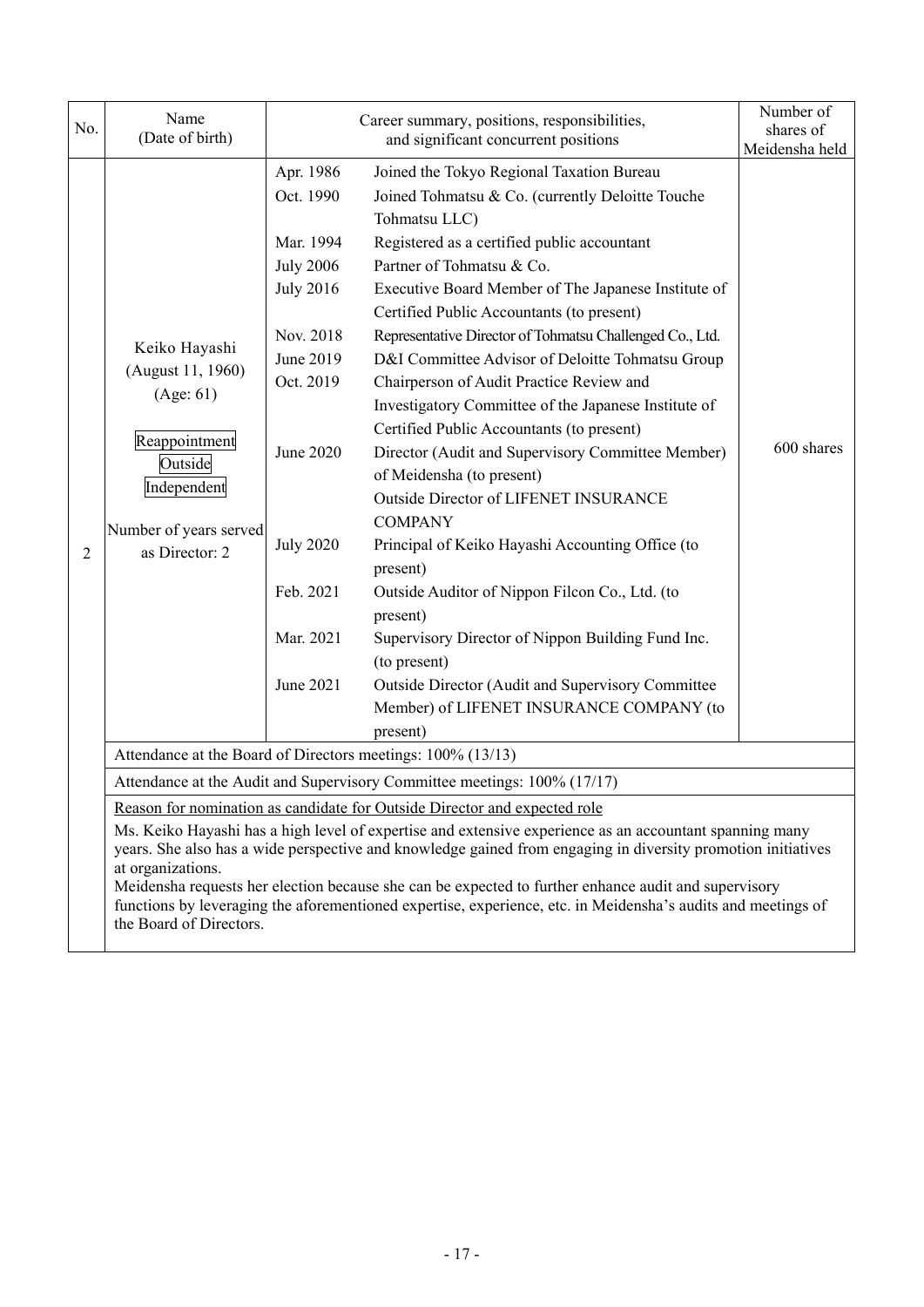| No. | Name<br>(Date of birth)                                                                                                                                                                                                       |           | Number of<br>shares of<br>Meidensha held          |          |  |  |  |  |
|-----|-------------------------------------------------------------------------------------------------------------------------------------------------------------------------------------------------------------------------------|-----------|---------------------------------------------------|----------|--|--|--|--|
|     |                                                                                                                                                                                                                               | Apr. 2009 | Executive Officer and General Manager of Chubu    |          |  |  |  |  |
|     |                                                                                                                                                                                                                               |           | Branch, Mitsui Sumitomo Insurance Company,        |          |  |  |  |  |
|     |                                                                                                                                                                                                                               |           | Limited                                           |          |  |  |  |  |
|     |                                                                                                                                                                                                                               | Apr. 2011 | Managing Executive Officer and General Manager of |          |  |  |  |  |
|     |                                                                                                                                                                                                                               |           | First Tokyo Company Division                      |          |  |  |  |  |
|     | Takashi Kuroda                                                                                                                                                                                                                | Apr. 2014 | Senior Executive Officer and General Manager of   |          |  |  |  |  |
|     | (March 18, 1956)                                                                                                                                                                                                              |           | First Tokyo Company Division                      |          |  |  |  |  |
|     | (Age: 66)                                                                                                                                                                                                                     | Apr. 2015 | Director, Senior Executive Officer and General    | 0 shares |  |  |  |  |
|     |                                                                                                                                                                                                                               |           | Manager of Claims Support Division                |          |  |  |  |  |
|     | New appointment                                                                                                                                                                                                               | June 2018 | Director, Executive Vice President                |          |  |  |  |  |
|     | Outside                                                                                                                                                                                                                       |           | Director and Executive Officer, MS&AD Insurance   |          |  |  |  |  |
| 3   | Independent                                                                                                                                                                                                                   |           | Group Holdings, Inc.                              |          |  |  |  |  |
|     |                                                                                                                                                                                                                               | Apr. 2020 | Director, MS&AD Insurance Group Holdings, Inc.    |          |  |  |  |  |
|     |                                                                                                                                                                                                                               |           | Representative Director and President, Mitsui     |          |  |  |  |  |
|     |                                                                                                                                                                                                                               |           | Sumitomo Agency Service, Limited                  |          |  |  |  |  |
|     |                                                                                                                                                                                                                               | June 2021 | Outside Audit & Supervisory Board Member, Mitsui  |          |  |  |  |  |
|     |                                                                                                                                                                                                                               |           | Sumitomo Aioi Life Insurance Company, Limited (to |          |  |  |  |  |
|     |                                                                                                                                                                                                                               |           | present)                                          |          |  |  |  |  |
|     | Reason for nomination as candidate for Outside Director and expected role                                                                                                                                                     |           |                                                   |          |  |  |  |  |
|     | Mr. Takashi Kuroda has long-term extensive experience in business management and broad knowledge, as                                                                                                                          |           |                                                   |          |  |  |  |  |
|     | well as wide perspective and insight gained through marketing experience.                                                                                                                                                     |           |                                                   |          |  |  |  |  |
|     | Meidensha requests his election because he can be expected to further enhance audit and supervisory functions<br>by leveraging the aforementioned expertise, experience, etc. in Meidensha's audits and meetings of the Board |           |                                                   |          |  |  |  |  |
|     | of Directors.                                                                                                                                                                                                                 |           |                                                   |          |  |  |  |  |
|     |                                                                                                                                                                                                                               |           |                                                   |          |  |  |  |  |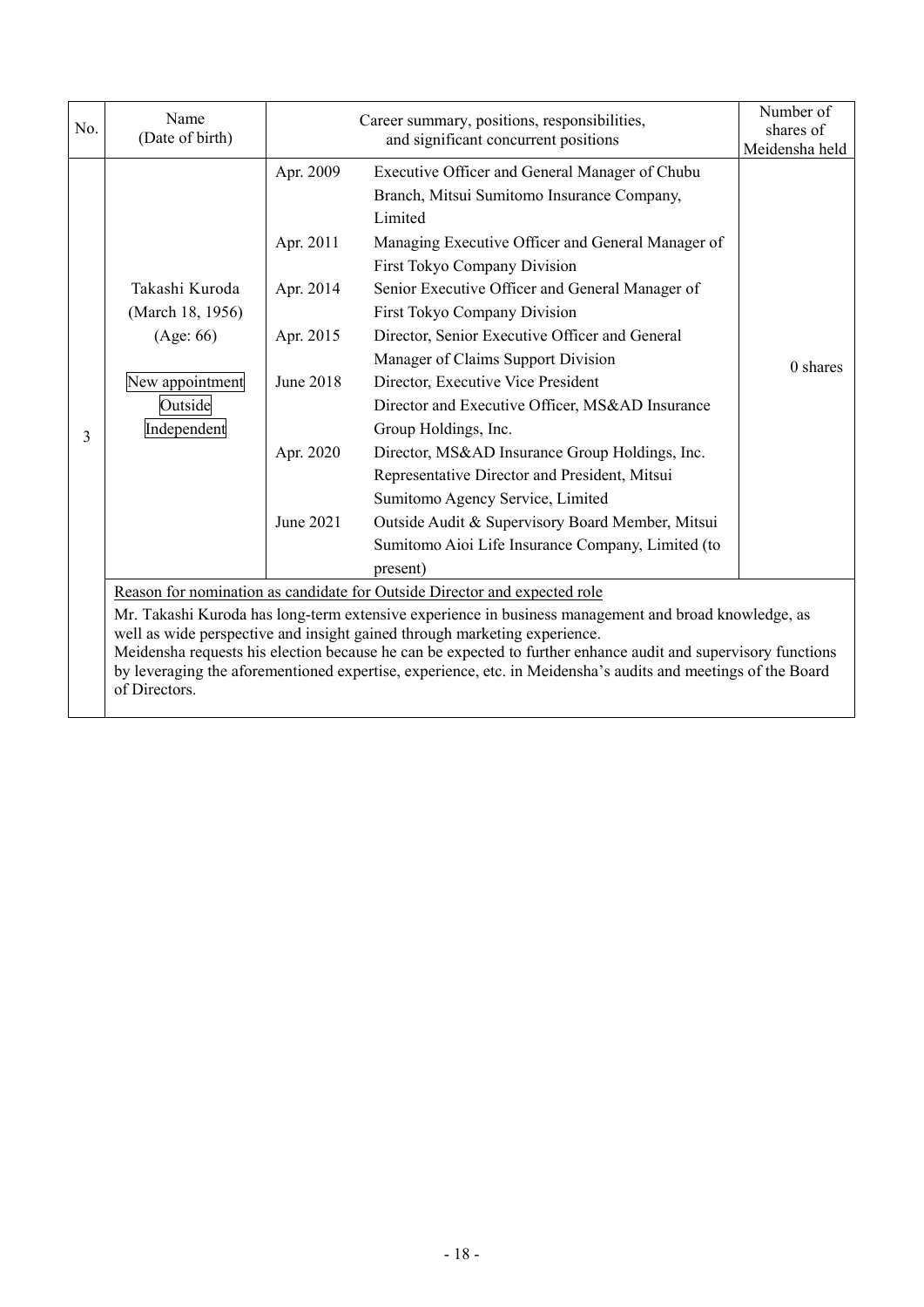| No. | Name<br>(Date of birth)                                                                                                                                                                                                                  |                                                                            | Number of<br>shares of<br>Meidensha held                                                                                                                                                                                                                                                                                                                                                                                                   |          |  |  |
|-----|------------------------------------------------------------------------------------------------------------------------------------------------------------------------------------------------------------------------------------------|----------------------------------------------------------------------------|--------------------------------------------------------------------------------------------------------------------------------------------------------------------------------------------------------------------------------------------------------------------------------------------------------------------------------------------------------------------------------------------------------------------------------------------|----------|--|--|
| 4   | Hideki Hiraki<br>(November 19, 1957)<br>(Age: 64)<br>New appointment<br>Outside<br>Independent                                                                                                                                           | June 2009<br>Apr. 2011<br>Apr. 2015<br>Apr. 2017<br>Oct. 2018<br>Apr. 2020 | Executive Officer and Manager of Risk Management<br>Department, Sumitomo Trust Co., Ltd. (currently<br>Sumitomo Mitsui Trust Bank, Limited)<br>Managing Executive Officer<br>Senior Managing Executive Officer, Sumitomo<br>Mitsui Trust Bank, Limited<br>Director and President, Sumitomo Mitsui Trust Asset<br>Management Co., Ltd.<br>Executive Chairman and Director<br>Standing Auditor, Sumitomo Mitsui Trust Guarantee<br>Co., Ltd. | 0 shares |  |  |
|     | Reason for nomination as candidate for Outside Director and expected role<br>Mr. Hideki Hiraki has long-term extensive experience in business management and broad knowledge, as well<br>as wide perspective and insight on CSR and ESG. |                                                                            |                                                                                                                                                                                                                                                                                                                                                                                                                                            |          |  |  |

Meidensha requests his election because he can be expected to further enhance audit and supervisory functions by leveraging the aforementioned expertise, experience, etc. in Meidensha's audits and meetings of the Board of Directors.

Notes: 1. No special interests exist between the candidates and Meidensha.

- 2. Ms. Keiko Hayashi, Mr. Takashi Kuroda, and Mr. Hideki Hiraki are candidates for Outside Director.
- 3. Meidensha has reported Ms. Keiko Hayashi as Independent Director to the Tokyo Stock Exchange since she satisfies Meidensha's Criteria for Determining the Independence of Outside Directors and the requirements for Independent Directors as stipulated under the Stock Exchange guideline. If she is elected as originally proposed in this proposal, Meidensha plans to reappoint her as Independent Director.

 Messrs. Takashi Kuroda and Hideki Hiraki satisfy Meidensha's Criteria for Determining the Independence of Outside Directors and the requirements for Independent Directors as stipulated under the Stock Exchange guideline. If they are elected as originally proposed in this proposal, Meidensha plans to appoint them as Independent Directors.

 4. Meidensha has entered into an agreement with Ms. Keiko Hayashi that limits the maximum amount of liability for damages to the minimum liability amount stipulated in Article 425, Paragraph 1 of the Companies Act. If she is elected as originally proposed at this Ordinary General Meeting of Shareholders, Meidensha plans to continue the agreement that it has entered into with her.

If Messrs. Takashi Kuroda and Hideki Hiraki are elected as originally proposed at this Ordinary General Meeting of Shareholders, Meidensha plans to enter into agreements with them pursuant to the provision of Article 427, Paragraph 1 of the Companies Act that limit the maximum amount of liability for damages set forth in Article 423, Paragraph 1 of the said Act. The maximum amount of liability pursuant to the agreements is the minimum liability amount stipulated in Article 425, Paragraph 1 of the said Act.

 5. Meidensha has entered into a Directors and Officers liability insurance contract with an insurance company as stipulated in Article 430-3, Paragraph 1 of the Companies Act. The insurance covers potential damages to be borne by the insured arising from bearing of the liability for the execution of their duties or receiving of a claim related to pursuing the said liability. However, the contract includes certain exemption clauses, such as no compensation being given for liability attributable to acts in violation of laws or regulations that were committed with full knowledge of their illegality. All insurance premiums are borne by Meidensha. If the candidates are elected as originally proposed at this Ordinary General Meeting of Shareholders, they will be insured under the insurance contract. Meidensha plans to renew the insurance contract in July 2022.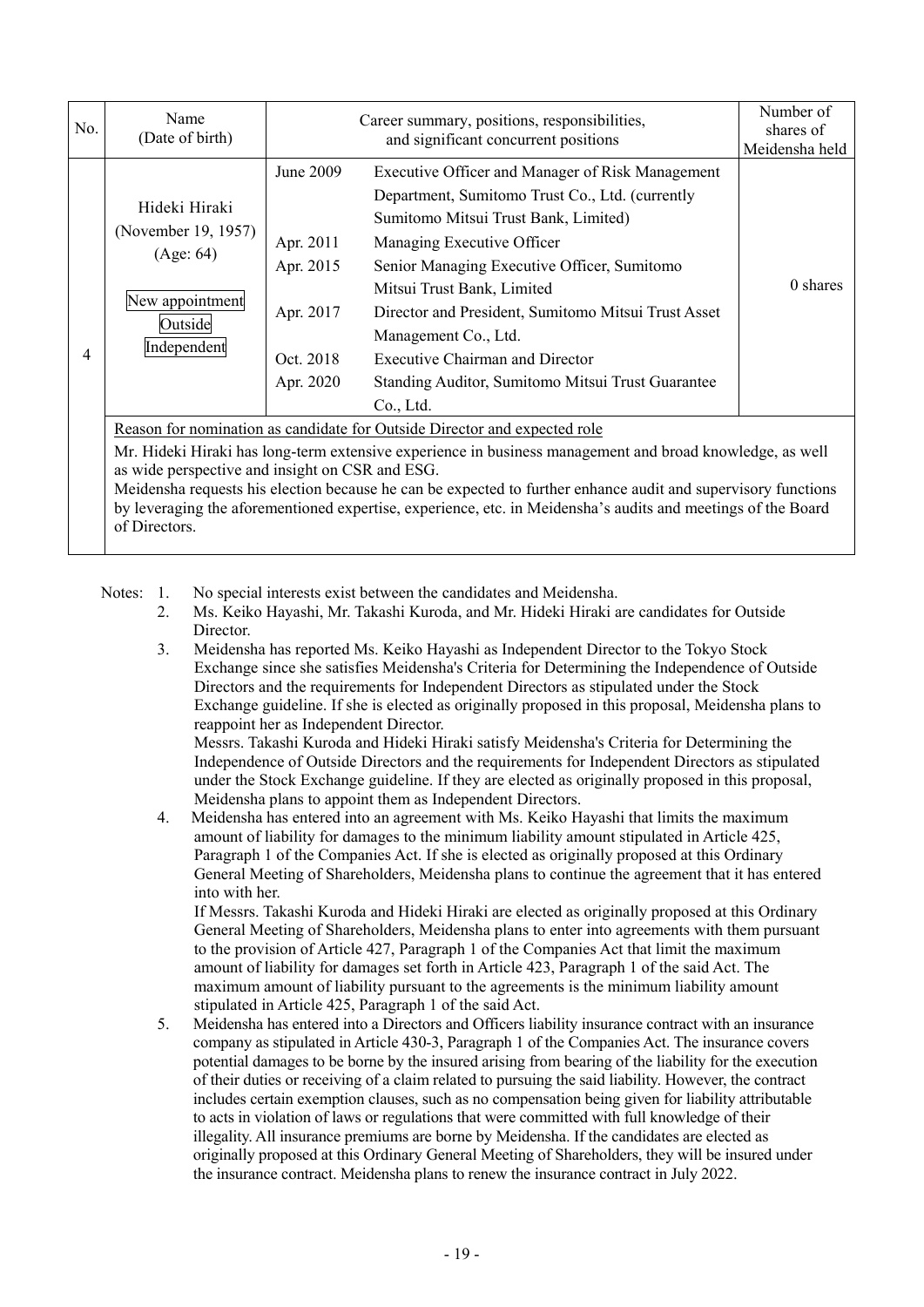# **[Reference 1]** Criteria for Determining the Independence of Outside Directors

MEIDENSHA CORPORATION (hereinafter "Meidensha") determines Outside Directors to be independent if they are judged not to fall under any of the following items.

- 1. An Executive Director, Executive Officer, or any other person or employee equivalent to these (hereinafter an "Executive") of Meidensha and its group companies (hereinafter collectively referred to as "Meiden Group") or any person who had been an Executive of Meiden Group in the past
- 2. An Executive of a company whose total transactions with Meiden Group exceed 2% of the consolidated net sales of Meidensha or the other party in any of the last three business years
- 3. An Executive of a financial institution that has provided a loan to Meiden Group in an amount exceeding 2% of the consolidated total assets of Meiden Group as of the end of any of the last three business years
- 4. A person who has belonged to the audit firm that serves as the accounting auditor of Meiden Group in any of the last three business years
- 5. A consultant, attorney, certified public accountant, or any other person providing professional services who receives money or other property benefits exceeding 10 million yen annually other than Outside Directors' compensation from Meiden Group; or if such person is a body including a corporation, then the Executive of a body including a corporation whose property benefits received annually from Meiden Group exceed 2% of consolidated net sales, in any of the last three business years
- 6. A person who has received donations from Meiden Group exceeding 10 million yen annually; or if such person is a body including a corporation, then the Executive of a body including a corporation whose property benefits received from Meiden Group exceed 2% of annual total revenues, as of the end of any of the last three business years
- 7. A person 10% or more of whose voting rights are held by Meiden Group; or if such person is a body including a corporation, then its Executive, as of the end of any of the last three business years
- 8. A person holding 10% or more voting rights of Meidensha; or if such person is a body including a corporation, then its Executive, as of the end of any of the last three business years
- 9. An Executive or a full-time company auditor of a company in which an Executive of Meiden Group serves as an Outside Director
- 10. An Executive who is in a position of general manager or higher or any other persons such as an employee equivalent to such person who is an important person among the spouses or relatives within the second degree of kinship of those persons who fall under the above items